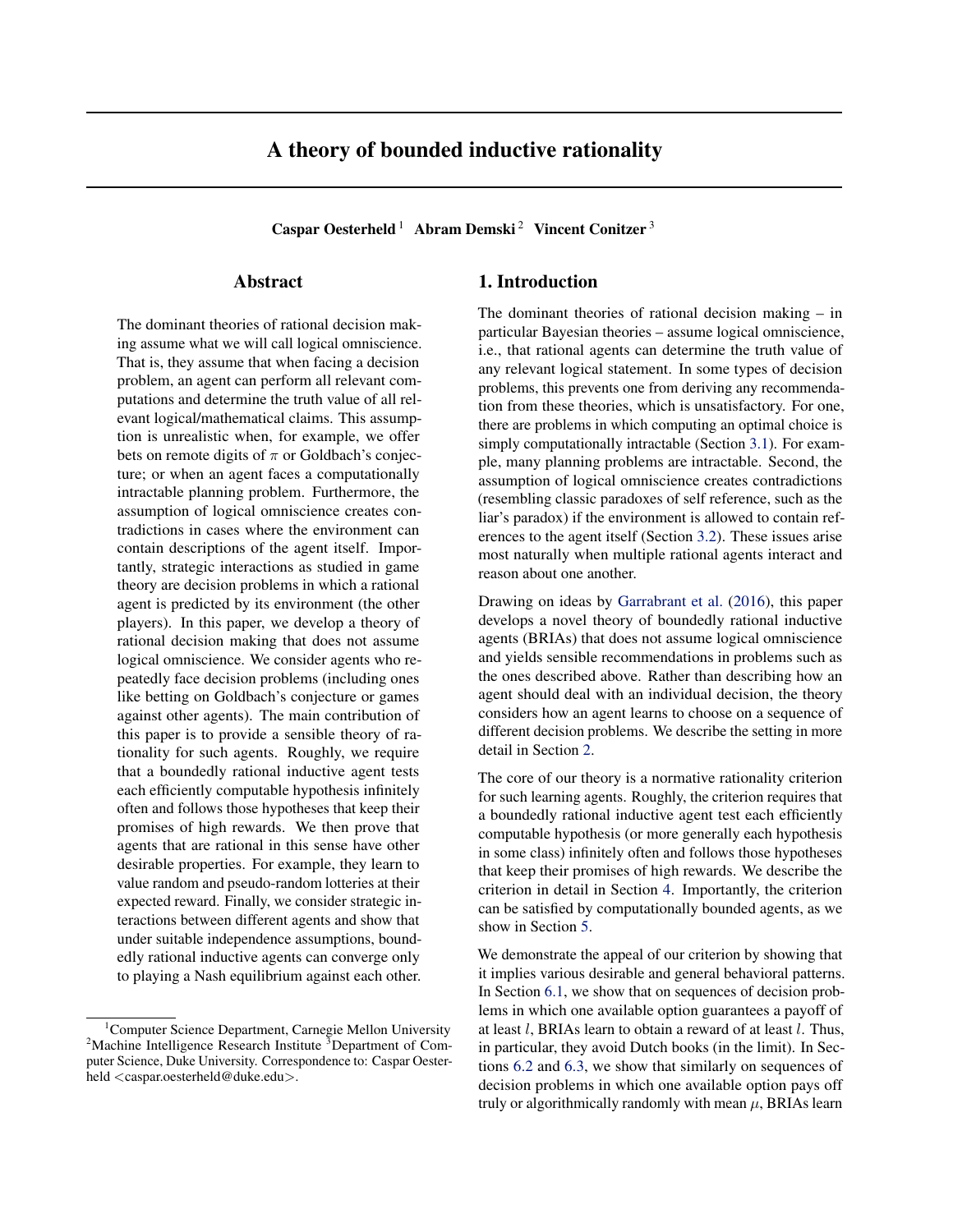to obtain a reward of at least  $\mu$ . Finally, we consider decision problems in which one BRIA plays a strategic game against another BRIA. We show that under suitable independence assumptions, if BRIAs converge to some strategy profile, that strategy profile must be a Nash equilibrium. Related work is discussed in Section [8.](#page-6-0) Throughout this paper, we describe the key ideas for our proofs in the main text. Detailed proofs are given in Appendix [A.](#page-10-0)

## <span id="page-1-1"></span>2. Setting

We study a very general form of what has been called a contextual multi-armed bandit problem (see Section [8](#page-6-0) for a discussion of that literature). Let  $T$  be some language describing available *options*. A *decision problem* DP ∈  $Fin(\mathcal{T})$  is a finite set of options. In this paper, we will often consider specific and somewhat unusual types of decision problems as examples, in particular ones where options are terms in some mathematical logic. However, our theory applies at least as well to more traditional, partly empirical decision problems. For example, one could imagine that each option describes a particular medical treatment and that the agent has to select one of the treatments for a particular patient.

A *decision problem sequence* consists of a sequence of decision problems  $DP_1, DP_2, \dots$  along with a sequence  $\overline{D}$  of functions  $D_t$ :  $DP_t \rightarrow [0, 1]$  that at each time t resolve the decision problem  $DP<sub>t</sub>$  by (potentially non-deterministically) assigning a *reward* to each of the options in  $DP_t$ . We also allow the  $DP<sub>t</sub>$  and  $D<sub>t</sub>$  to depend on the history in arbitrary (including adversarial) ways. They need not be drawn from some fixed distribution or the like.

At each time t, an agent chooses from  $DP_t$ . The agent receives feedback about its choice. We assume that at the very least the agent is informed of  $D_t(c_t)$ , its reward for its choice in this round, though other information may also be revealed at time  $t$ . We focus on learning myopically optimal behavior. That is, we want our agent to learn to choose whatever gives the highest reward for the present decision problem, regardless of what consequences that has for future decision problems.

## <span id="page-1-3"></span>3. Computational constraints and paradoxes of self-reference

In this paper, our goal is to develop a theory that describes how a rational agent for this problem should learn to choose. The standard theory for rational decision making under uncertainty is Bayesian decision theory (BDT) [\(Savage,](#page-9-0) [1954;](#page-9-0) [Jeffrey,](#page-8-1) [1965;](#page-8-1) for overviews, see, e.g., [Peterson,](#page-9-1) [2009;](#page-9-1) Steele  $&$  Stefánsson, [2016\)](#page-9-2). The main ideas of this paper are motivated by a specific shortcoming of BDT: the assumption that the agent who is subject to BDT's recommendations

is logically omniscient and in particular not limited by any computational constraints. We aim to develop a theory that can give recommendations for computationally bounded agents. In the following, we give two different kinds of examples to illustrate the role of logical omniscience in Bayesian decision theory and motivate our search for an alternative theory.

#### <span id="page-1-0"></span>3.1. Mere intractability

The first problem with BDT is that in most realistic choice problems, it is hopelessly intractable to follow BDT. Full Bayesian updating or Bayes-optimal decision making are themselves only feasible if the environment is small or highly structured [\(Savage,](#page-9-0) [1954,](#page-9-0) Sections 2.5, 5.5; [Cooper,](#page-8-2) [1990;](#page-8-2) [Chatterjee et al.,](#page-8-3) [2016\)](#page-8-3). Note that even if the agent automatically had a perfectly accurate world model, then determining the optimal choice may require an agent to solve a variety of computationally hard problems, such as the travelling salesman problem, planning in 2-player competitive games (e.g., [Even & Tarjan,](#page-8-4) [1976;](#page-8-4) [Schaefer,](#page-9-3) [1978\)](#page-9-3), etc. Optimal choice may also rely on whether particular mathematical claims are true, e.g., when assessing the safety of particular cryptographic codes. In all these problems, BDT simply requires the agent to perfectly solve the problem at hand. However, we would like a theory of rational choice that is able to make recommendations for realistic, bounded agents who can only solve such problems approximately.

For illustration, we now give an example of a decision problem in which BDT has little to say to a computationally bounded agent but in which it is especially clear what recommendation we would expect from such a theory. Consider a decision problem  $DP = \{a_1, a_2\}$ , where the agent knows that option  $a_1$  pays off the value of the 10<sup>100</sup>-th digit of the binary representation of  $\pi$ . Option  $a_2$  pays off 0.6 with certainty. All that Bayesian decision theory has to say about this problem is that one should calculate the  $10^{100}$ th digit of  $\pi$  – if it is 1, choose  $a_1$ ; otherwise choose  $a_2$ . Unfortunately, calculating the  $10^{100}$ -th digit of  $\pi$  is likely too difficult for any real-world agent.<sup>[1](#page-1-2)</sup> Hence, Bayesian decision theory does not have any recommendations for this problem for realistic reasoners. At the same time, we have the strong normative intuition that – if digits of  $\pi$  indeed cannot be predicted better than random under computational limitations – it is rational to take  $a_2$ . We would like our theory to make sense of that intuition.

We close this section with a note on what we can expect

<span id="page-1-2"></span><sup>&</sup>lt;sup>1</sup>Remote digits of  $\pi$  are a canonical example in the literature on bounded rationality and logical uncertainty (see [Savage,](#page-9-4) [1967,](#page-9-4) for an early usage). To the knowledge of the authors it is not known whether the *n*-th digit of  $\pi$  can be guessed better than random in less than  $O(n)$  time. For a general, statistical discussion of the randomness of digits of  $\pi$ , see [Marsaglia](#page-8-5) [\(2005\)](#page-8-5).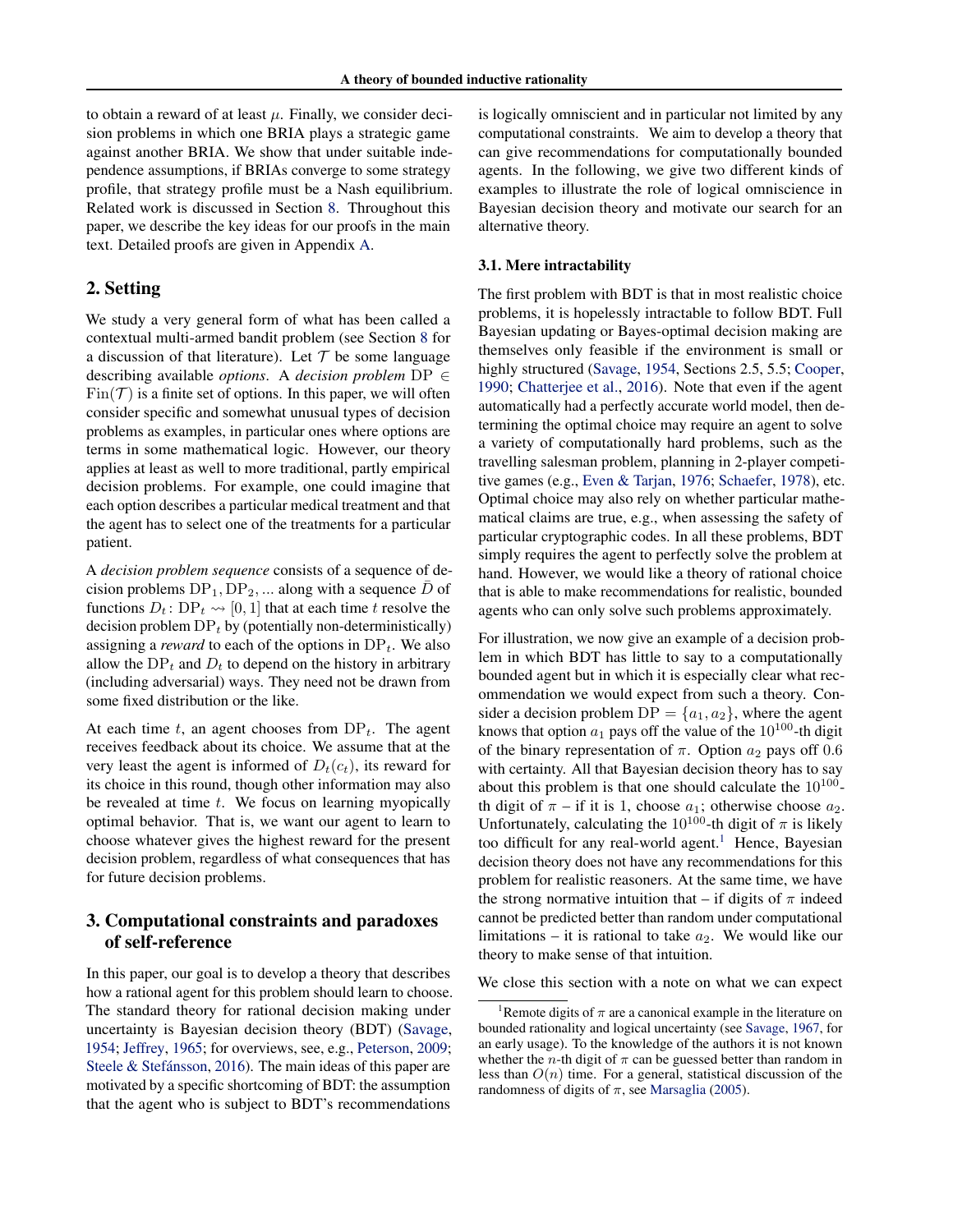from a theory about rational decision making under computational bounds. A naïve hope might be that such a theory could tell us how to optimally use some amount of compute (say, 10 hours on a particular computer system) to approximately solve any given problem (cf. our discussion in Section [8](#page-6-0) of Russell et al.'s [\(1991;](#page-9-5) [1993;](#page-9-6) [1995\)](#page-9-7) work on bounded optimality); or it might tell us at what odds to bet on Goldbach's conjecture with our colleagues. In this paper, we do not provide such a theory and such a theory cannot exist.<sup>[2](#page-2-2)</sup> We must settle for a more modest goal. Since our agents face decision problems repeatedly, our rationality requirement will be that the agent *learns* to approximately solve these problems optimally in the limit. For example, if digits of  $\pi$  are pseudo-random in the relevant sense, then a rational agent must converge to betting 50-50 on remote binary digits of  $\pi$ . But it need not bet 50-50 out-of-the-box.

### <span id="page-2-0"></span>3.2. Paradoxes of self-reference, strategic interactions, and counterfactuals

A second problem with BDT and logical omniscience more generally is that the approach of choosing based on a logically omniscient belief system breaks if the values of different options depend on what the agent chooses. As an example, consider the following decision problem, which we will call the Simplified Adversarial Offer (after a decision problem introduced by [Oesterheld & Conitzer,](#page-9-8) [2021\)](#page-9-8). Formally, for any agent  $c$  (which, for concreteness, one may imagine is implemented by some computer program), let  $SAO<sub>c</sub> = {a<sub>0</sub>, a<sub>1</sub>}$  be the decision problem where  $a<sub>0</sub>$  is known to pay off  $1/2$  with certainty, and  $a_1$  is known to pay off 1 if (the program implementing) c chooses  $a_0$  in this problem, and 0 otherwise. That is, the reward for  $a_1$  is 1 if and only if  $c$  does *not* choose  $a_1$ . Now assume for contradiction that  $c$  (deterministically) makes the optimal choice given a logically omniscient belief system. Then the agent knows the value of each of the options. This also means that it knows whether it will select  $a_0$  or  $a_1$ . But given this knowledge, c selects a different option than what the belief system predicts. This is a contradiction. Hence, there exists no policy (that can be described in  $\mathcal T$  and resolved by  $D$ ) that complies with standard BDT in this problem. Compare the examples of [Oesterheld & Conitzer](#page-9-8) [\(2021\)](#page-9-8) and [Spencer](#page-9-9) [\(2021\)](#page-9-9); also see [Demski & Garrabrant](#page-8-6) [\(2020,](#page-8-6) Sect. 2.1) for a discussion of another, subtler issue that arises from logical omniscience and introspection.

We are particularly interested in problems in which such failure modes apply. SAO is an extreme and unrealistic example, selected to be simple and illustrative. However, strategic interactions between different rational agents share the ingredients of this problem: Agent 1 is thinking about what agent 2 is choosing, thereby creating a kind of reference to agent 2 in agent 2's environment. We might even imagine that two AI players know each others' exact source code (cf. [Rubinstein,](#page-9-10) [1998,](#page-9-10) Sect. 10.4; [Tennenholtz,](#page-9-11) [2004;](#page-9-11) [van der Hoek et al.,](#page-9-12) [2013;](#page-9-12) [Barasz et al.,](#page-8-9) [2014;](#page-8-9) [Critch,](#page-8-10) [2016;](#page-8-10) [Oesterheld,](#page-8-11) [2019\)](#page-8-11). Further, it may be in agent 2's interest to prove wrong whatever agent 1 believes about agent 2. For a closely related discussion of issues of bounded rationality and the foundations of game theory, see [Binmore](#page-8-12) [\(1987\)](#page-8-12) and references therein (cf. [Rubinstein,](#page-9-10) [1998,](#page-9-10) Ch. 10; [Demski &](#page-8-6) [Garrabrant,](#page-8-6) [2020,](#page-8-6) Sect. 3.2).

## <span id="page-2-1"></span>4. The rationality criterion

In this section, we describe our novel rationality requirement, which is the main contribution of this paper.

#### 4.1. Preliminary definitions

An *agent*  $\alpha$  chooses at each time t based on past experience one of the available options  $\alpha_t^c \in DP_t$  and moreover provides an *estimate*  $\alpha_t^e \in [0, 1]$ . It is helpful to imagine an agent to be a function that maps any record of past experience – which always must contain at least the rewards obtain from past choices – onto a decision and any given decision problem onto a choice and estimate. However, throughout this paper we will generally only consider the behavior of an agent in a single (though often generic) decision problem sequence. Hence (in line with the multi-armed bandit literature) we leave function application implicit in writing  $\alpha_t^c$  and  $\alpha_t^e$ . Moreover, we will often identify the agent with the sequence  $\bar{\alpha} = (\alpha_t^c, \alpha_t^e)_{t \in \mathbb{N}}$ . For example, let  $\text{SAO}_{\alpha, t}$  be the Simplified Adversarial Offer for the agent at time  $t$  as described in Section [3.2.](#page-2-0) Then we might like an agent who learns to choose  $\alpha_t^c = a_0$  (which pays  $\frac{1}{2}$  with certainty) and estimate  $\alpha_t^e = 1/2$ .

A *hypothesis* h has the same type signature as an agent. When talking about hypotheses, we will often refer to the values of  $h_t^e$  as promises and to the values of  $h_t^c$  as recommendations.

Our rationality criterion will be relative to a particular set of hypotheses H. In principle, H could be any set of hypotheses, e.g., all computable ones, all three-layer neural nets, all 8MB computer programs, etc. Generally,  $\mathbb H$  should contain any hypothesis (i.e., any hypothesis about how the agent should act) that the agent is willing to consider, similar to the support of the prior in Bayesian theories of learning. Following [Garrabrant et al.](#page-8-0) [\(2016\)](#page-8-0), we will often let H be

<span id="page-2-2"></span> ${}^{2}$ For example, Blum's [\(1967\)](#page-8-7) speedup theorem states, roughly, that there is a decision problem such that for every algorithm solving that decision problem, there exists another, much faster algorithm solving that decision problem. Also, by, e.g., Rice's theorem, it is not even decidable, for a given computational problem, whether it can be solved within some given computational constraints. Also see [Hutter](#page-8-8) [\(2005,](#page-8-8) Section 7.1) for some discussion, including a positive result, i.e., an algorithm that is in some sense optimal for all well-defined computational problems.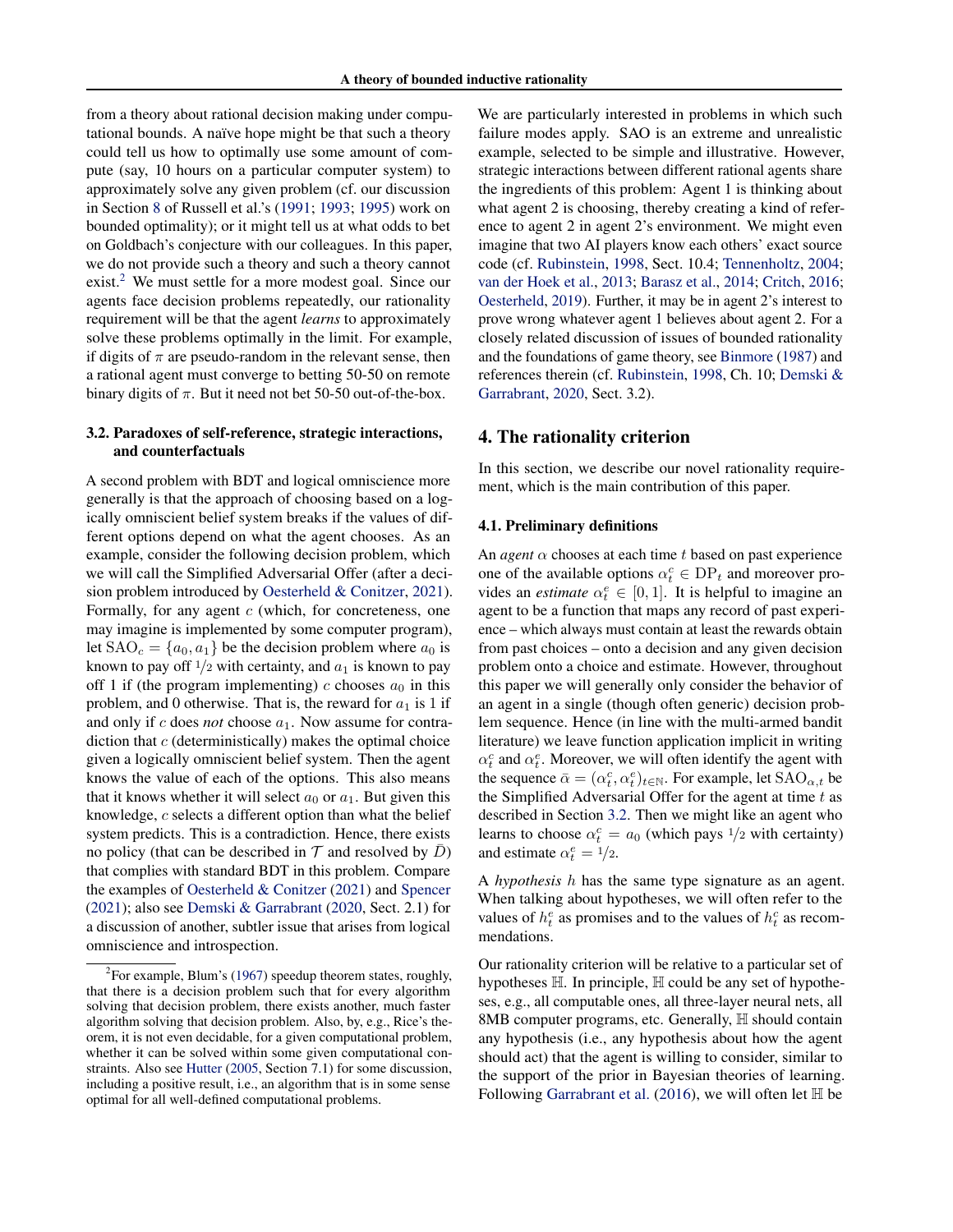the set of functions computable in  $O(q(t))$  time, where g is a non-decreasing function. We will call these hypotheses *efficiently computable (e.c.)*. Note that not all time complexity classes can be written as  $O(g(t))$ . For example, P (the set of functions computable in polynomial time) cannot be written in such a way. This simplified set is used to keep notation simple. Our results generalize to more general computational complexity classes.

#### 4.2. No overestimation

We now describe the first part of our rationality requirement, which is that the estimates should not be systematically above what the agent actually obtains. The criterion itself is straightforward, but its significance will only become clear in the context of the hypothesis coverage criterion of the next section.

**Definition 4.1.** For  $T \in \mathbb{N}$ , we call  $\mathcal{L}_T(\bar{\alpha}, \bar{D}) :=$  $\sum_{t=1}^{T} \alpha_t^e - L(t) \alpha_t^e$  the *cumulative overestimation* of an agent  $\bar{\alpha}$  on  $\bar{D}$ .

**Definition 4.2.** We say  $\bar{\alpha}$  for  $\bar{D}$  *does not overestimate (on average in the limit)* if  $\mathcal{L}_T(\bar{\alpha}, \bar{D})/T \leq 0$  as  $T \to \infty$ .

In other words, for all  $\epsilon > 0$ , there should be a time t such that for all  $T > t$ ,  $\mathcal{L}_T(\bar{\alpha}, \bar{D})/T \leq \epsilon$ . Note that the perround overestimation of boundedly rational inductive agents as defined below will usually but need not always converge to 0; it can be negative in the limit.

#### 4.3. Covering hypotheses

We now come to our second requirement, which specifies how the agent  $\bar{\alpha}$  relates to the hypotheses in H.

**Definition 4.3.** We say that  $\bar{h}$  *outpromises*  $\bar{\alpha}$  or that  $\bar{\alpha}$  *rejects*  $\bar{h}$  *at time*  $t$  if  $h_t^e > \alpha_t^e$ .

We distinguish two kinds of hypotheses: First, there are hypotheses that promise higher rewards than  $\bar{\alpha}^e$  in only finitely many rounds. For example, this will be the case for hypotheses that  $\bar{\alpha}$  trusts and takes into account when choosing and estimating. Also, this could include hypotheses who recommend an inferior option with an accurate estimate, e.g., hypotheses that recommend "1/3" and promise  $1/3$  in  $\{$  " $1/3$ ", " $2/3$ " }. For all of these hypotheses, we do not require anything of  $\bar{\alpha}$ . In particular,  $\bar{\alpha}$  need not test these hypotheses.

Second, some hypotheses do infinitely often outpromise  $\bar{\alpha}^e$ . For these cases, we will require our boundedly rational inductive agents to have some reason to reject these hypotheses. To be able to provide such a reason,  $\bar{\alpha}$  needs to test these hypotheses infinitely often. Testing a hypothesis requires choosing the hypothesis' recommended action.

<span id="page-3-0"></span>**Definition 4.4.** We call a set  $M \subseteq \mathbb{N}$  a *test set* of  $\bar{\alpha}$  for  $\bar{h}$  if for all  $t \in M$ ,  $\alpha_t^c = h_t^c$ .

For  $\bar{\alpha}$  to infinitely often reject  $\bar{h}$ , these tests must then show that  $h$  is not to be trusted (in those rounds in which they promise a reward that exceeds  $\bar{\alpha}^e$ ). That is, on these tests, the rewards must be significantly lower than what the hypothesis promises. We thus introduce another key concept.

**Definition 4.5.** Let  $\bar{h}$  be a hypothesis and  $M \subseteq \mathbb{N}$ be a test set of  $\bar{\alpha}$  for  $\bar{h}$ . We call  $l_T(\bar{\alpha}, \bar{D}, M, \bar{h})$  :=  $\sum_{t \in M_{\leq T}} D_t(h_t^c) - h_t^e$  the (empirical) record of h (on M).

Here,  $M_{\leq T} \coloneqq \{t \in M \mid t \leq T\}$  is defined to be the set of elements of M that are at most T.

We now have all the pieces together to state the coverage criterion, which specifies how we want our agents to relate to the hypotheses under consideration.

**Definition 4.6.** Let  $\bar{\alpha}$  be an agent,  $\bar{h}$  be a hypothesis, and let B be the set of times t at which  $\bar{\alpha}$  rejects  $\bar{h}$ . We say that  $\bar{\alpha}$ *covers*  $\bar{h}$  *with test set* M if either B is finite or the sequence  $(l_T(\bar{\alpha}, \bar{D}, M, \bar{h}))_{T \in B}$  goes to negative infinity.

#### 4.4. The boundedly rational inductive agent criterion

We now state the BRIA criterion, the main contribution of this paper.

**Definition 4.7.** Let  $\bar{D}$  be a decision problem sequence and  $\bar{\alpha}$  be an agent for  $\bar{D}$ . Let  $\mathbb{H} = \{h_1, h_2, ...\}$  be a set of hypotheses. We say  $\bar{\alpha}$  is a *boundedly rational inductive agent (BRIA) for*  $\bar{D}$  *covering*  $\mathbb{H}$  *with test sets*  $M_1, M_2, ...$  if  $\bar{\alpha}$  does not overestimate and for all i,  $\bar{\alpha}$  covers  $h_i$  with test set  $M_i$ .

In the following, whenever  $\bar{\alpha}$  is a BRIA, we will imagine that the test sets are given as a part of  $\bar{\alpha}$ . For example, if we say that  $\bar{\alpha}$  is computable in, say, time polynomial in t, then we will take this to mean that  $\bar{\alpha}$  together with a list at time t of tested hypotheses can be computed in polynomial time.

#### 4.5. Examples

Betting on digits of  $\pi$  Ce consider the decision problem sequence with  $DP_t = \{a_t^{\pi}, x_t\}$  for all t, where  $a_t^{\pi}$  pays off the 2<sup>t</sup>-th binary digit of  $\pi$  and  $x_t \in [0, 1]$  with  $D_t(x_t) = x_t$ . As usual we assume that the  $2^t$ -th binary digits of  $\pi$  are pseudorandom (in a way we will make precise in Section [6.3\)](#page-5-2) uniformly distributed (as they seem to be, cf. footnote [1\)](#page-1-2). We would then expect boundedly rational agents to (learn to) choose  $a_t^{\pi}$  when  $x_t < 1/2$  and choose  $x_t$  when  $x_t > 1/2$ .

We now consider an agent  $\bar{\alpha}$  for this decision problem sequence. We will step-by-step impose the components of the BRIA criterion on  $\bar{\alpha}$  to demonstrate their meaning and (joint) function in this example. We start by imposing the no overestimation criterion on  $\bar{\alpha}$  without any assumptions about hypothesis coverage – what can we say about  $\bar{\alpha}$  if we assume that does not overestimate? As noted earlier, the no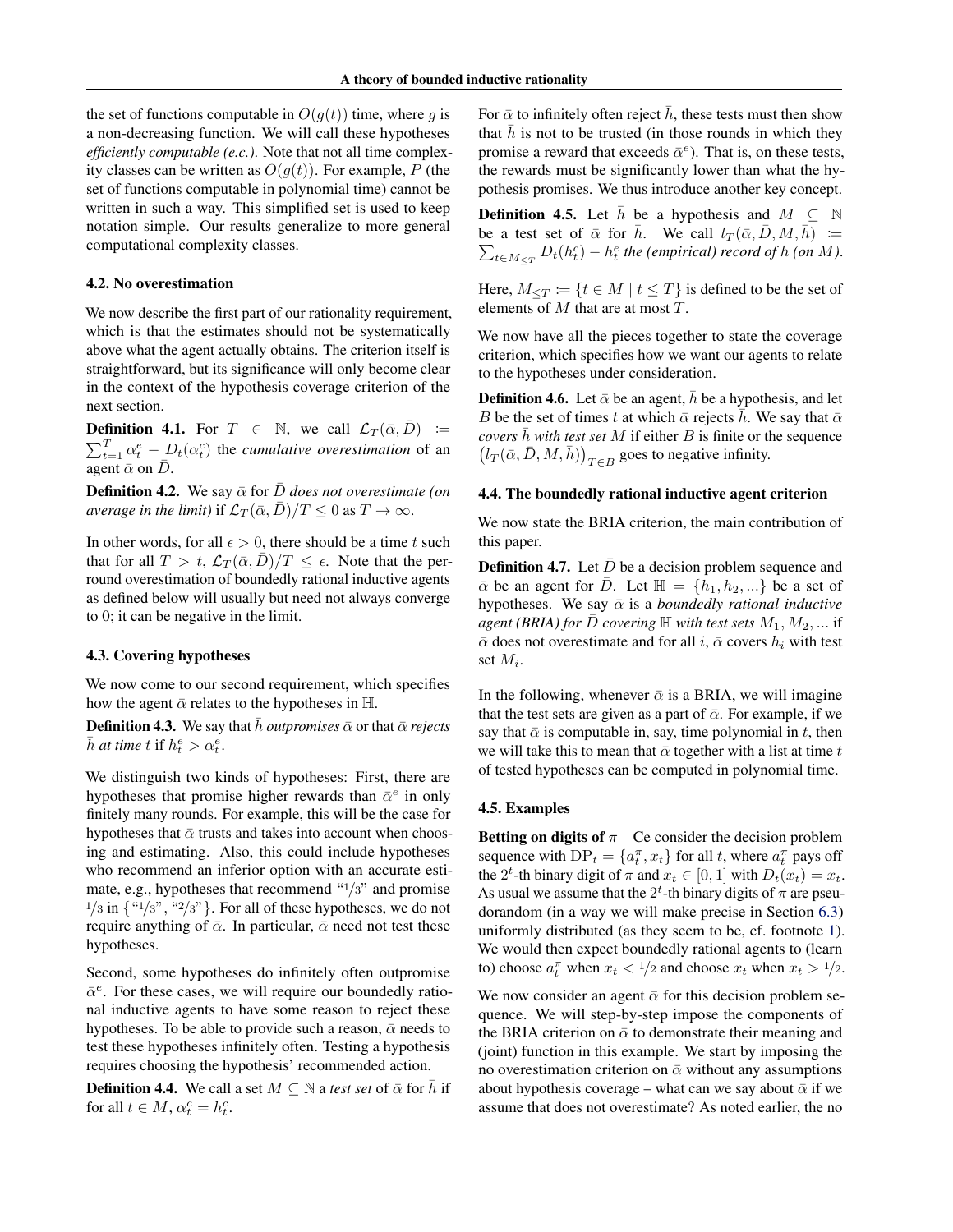overestimation criterion alone is weak and in particular does not constrain choice at all. For instance,  $\bar{\alpha}$  might always choose  $\alpha_t^c = a_t^{\pi}$  and alternate estimates of 0 and 1; or it might always choose  $x_t$  and estimate  $x_{t-1}$ .

We now impose instances of the hypothesis coverage criterion. We start with the hypothesis  $h<sub>x</sub>$  which always recommends choosing  $x_t$  and promises a reward of  $x_t$ . Note that for all we know about the decision problem sequence this hypothesis does not give particularly good recommendations. However, in the context of our theory,  $h_x$  is useful because it always holds its promises. In particular,  $h_x$ 's empirical record on any test set is 0. Hence, if  $\alpha$  is to cover  $h_x$ , then  $\alpha$  can only reject  $h_x$  finitely many times. By definition, this means that  $\alpha_t^e \geq x_t$  for all but finitely many  $t \in \mathbb{N}$ . With the no overestimation criterion, it follows that  $\alpha$  on average obtains utilities at least equal to  $x_t$ . But  $\alpha$ 's choices may still not match our bounded ideal. For example,  $\alpha$  may always choose  $x_t$ .

Next, consider for  $\epsilon > 0$ , the hypothesis  $h_{\pi}^{\epsilon}$  that always recommends  $a_t^{\pi}$  and estimates  $1/2 - \epsilon$ . Whether  $h_{\pi}^{\epsilon}$  holds its promises is a more complicated question. But let us assume that  $\bar{\alpha}$  covers  $h_{\pi}^{\epsilon}$  with some test set M, and let us further assume that whether  $t \in M$  is uncorrelated with the  $2^t$ -th binary digit of  $\pi$ , for instance, because predicting the  $2^t$ -th binary digit of  $\pi$  better than random cannot be done using the agent's computational capabilities. Then  $h_{\pi}^{\epsilon}$ 's empirical record on M will go to  $\infty$ , assuming that M is infinite – after all, following  $h_{\pi}^{\epsilon}$ 's recommendations yields a reward of  $\frac{1}{2}$  on average, exceeding its promises of  $\frac{1}{2} - \epsilon$ . (Note that if the  $2^t$ -th binary digits of  $\pi$  act like random variables, then this would presumably not be true for  $\epsilon = 0$ , due to the well-known recurrence (a.k.a. Gambler's ruin) result about the simple symmetric random walk on the line (Pólya, [1921\)](#page-9-13).) With the assumption that  $\bar{\alpha}$  covers  $h_{\pi}^{\epsilon}$ , it follows that for all but finitely many  $t, \alpha_t^e \geq 1/2 - \epsilon$ . Now imagine that  $\alpha$  not only covers one particular  $h_{\pi}^{\epsilon}$ , but that there exist arbitrarily small positive  $\epsilon$  such that  $\alpha$  covers the hypothesis  $h_{\pi}^{\epsilon}$ . Then it follows that in the limit as  $t \to \infty$ ,  $\alpha_t^{\epsilon} \ge 1/2$ .

The above three conditions – no overestimation, coverage of  $h_x$  and coverage of  $h_\pi^{\epsilon}$  for arbitrarily small  $\epsilon$  – jointly imply that  $\bar{\alpha}$  exhibits the desired behavior. Specifically, we have shown that  $\bar{\alpha}$  must estimate at least max $\{1/2, x_t\}$  in the limit. By the no overestimation criterion,  $\bar{\alpha}$  also has to actually obtain at least  $\max\{1/2, x_t\}$  on average. And if  $\bar{\alpha}$  cannot guess the  $2^t$ -th digits of  $\pi$  better than random, then the only way to achieve  $\max\{1/2, x_t\}$  on average is to follow with limit frequency 1 the policy of choosing  $a_t^{\pi}$ when  $x_t < 1/2$  and  $x_t$  when  $x_t > 1/2$ .

Adversarial offers Let  $\alpha$  be an agent who faces a sequence of instances of the Simplified Adversarial Offers. In particular at time t, the agent faces  $SAO_{\alpha,t} = \{a_0, a_1\},\$  where  $a_0$  pays off  $1/2$  with certainty, and  $a_1$  is evaluated to 1 if on the present problem  $\alpha$  chooses  $a_0$  and to 0 otherwise.

Assume that  $\alpha$  does not overestimate and that it covers the hypothesis h which estimates  $1/2$  and recommends  $a_0$  in every round. Hypothesis  $h$  will always have an empirical record of 0 on any test set  $M$  since it holds its promises exactly. Hence, if  $\alpha$  is to cover h, it can reject h only finitely many times. Thus,  $\alpha_t^e \geq 1/2$  in all but finitely many rounds. To satisfy the no overestimation criterion,  $\alpha$  must therefore obtain rewards of at least  $\frac{1}{2}$  on average in the limit. Since  $a_1$  pays off 0 whenever it is taken by  $\alpha$ , it must be  $\alpha_t^c = a_0$ with limit frequency 1.

## <span id="page-4-0"></span>5. Computing boundedly rational inductive agents

As described in Section [3,](#page-1-3) the goal of this paper is to formulate a rationality requirement that is not self-contradictory and that can be satisfied by computationally bounded agents. Therefore, we must show that one can actually construct BRIAs for given  $H$  and that under some assumptions about H, such BRIAs are computable (within some asymptotic bounds).

<span id="page-4-1"></span>Theorem 5.1. *Let* H *be a computably enumerable set conisting of (O(g(t))*-*)computable hypotheses. (Let g ∈*  $\Omega(\log)$ *.) Then there exists a BRIA for D covering* H *that is computable (in*  $O(g(t)q(t))$ *, for arbitrarily slow-growing,*  $O(q(t))$ -computable q with  $q(t) \rightarrow \infty$ ).

We here give a sketch of our construction. The idea is that for each decision problem, we run a first-price sealed bid auction among the hypotheses. The highest-bidding hypothesis determines the agent's choice and estimate and is tested in this round. For each hypothesis, we maintain a wealth variable that tracks the hypothesis' empirical record. A hypothesis' bid is bound by its wealth variable. Thus, when a hypothesis outpromises the agent, this implies that the hypothesis' wealth is low. Upon winning an auction, the hypothesis pays its promise and gains the reward obtained after following the hypothesis' recommendation. We further distribute at each time t allowance to the hypotheses. The overall allowance per round is finite and goes to zero. The cumulative allowance for each hypothesis goes to  $\infty$  over time. Thus, if a hypothesis is rejected infinitely often, then this requires the hypothesis to have spent all allowance and thus for its record among those rejection rounds to go to  $-\infty$ . Moreover, the cumulative overestimation is bound by overall allowance distributed and thus per-round overestimation goes to 0.

It can similarly be shown that, for example, a BRIA relative to the class  $P$  of hypotheses computable in polynomial time can be computed in arbitrarily close to polynomial time, i.e. in  $O(t^{q(t)})$  for arbitrarily slow-growing q with  $q(t) \rightarrow \infty$ .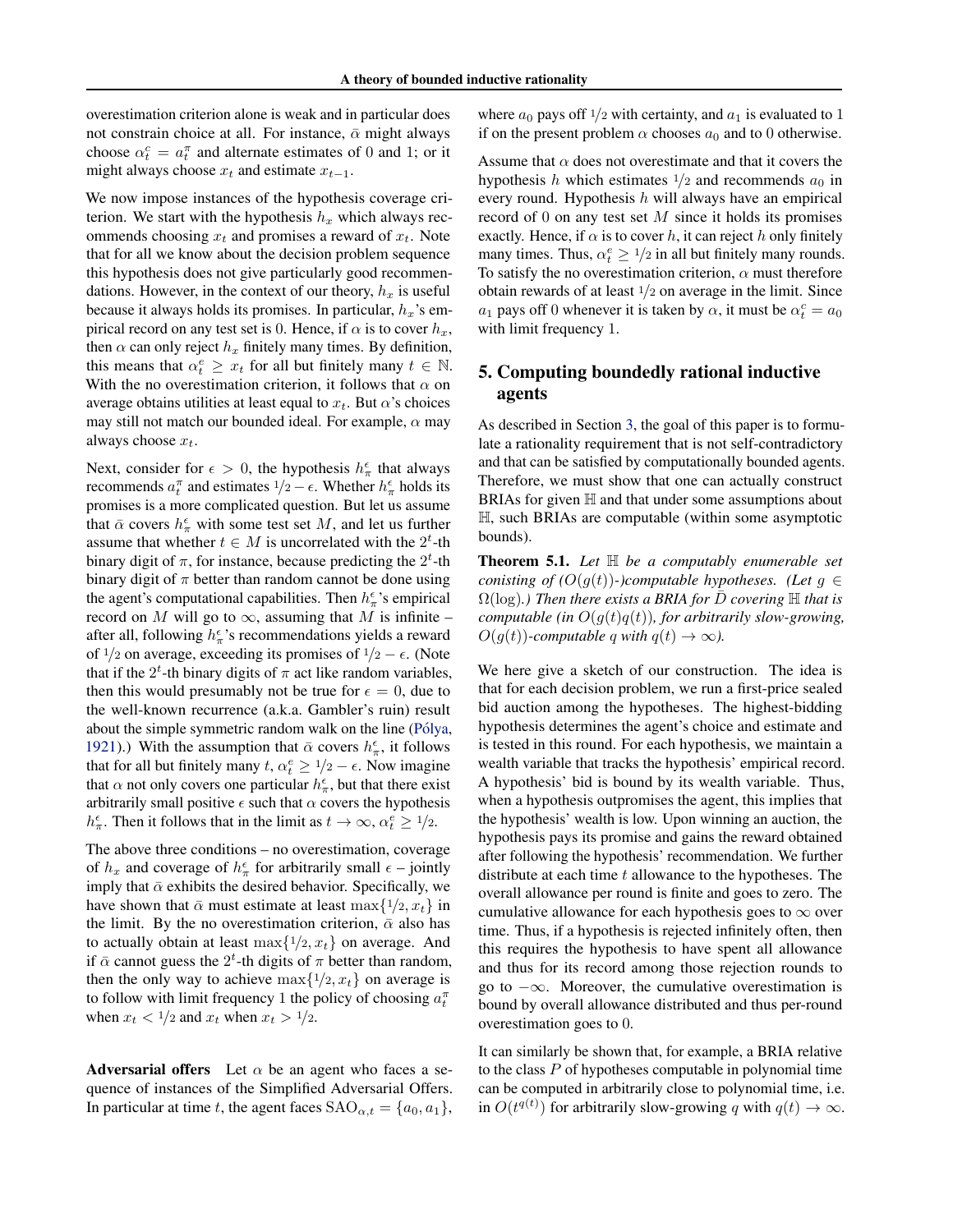The next result shows that the BRIAs given by Theorem [5.1](#page-4-1) are asymptotically optimal in terms of runtime.

<span id="page-5-6"></span>**Theorem 5.2.** Let  $\alpha$  be a BRIA for  $\bar{D}$ ,  $\mathbb{H}$ . Assume that there *are infinitely many t such that*  $|DP_t| \geq 2$  *and*  $\alpha_t^e < 1$ *. If*  $\mathbb H$ *is the set of*  $(O(g(t))$ -)computable hypotheses, then  $\alpha$  *is not computable (in*  $O(g(t))$ ).

## <span id="page-5-8"></span>6. Lower bounds on average rewards

### <span id="page-5-0"></span>6.1. Options with payoff guarantees

Throughout this section, we will show that BRIAs satisfy many desiderata that one might have for rational decision makers. In this section, we start with a simple result which shows that if at each time  $t$  one of the options can be efficiently shown to have a value of at least  $L_t$ , then a BRIA will come to obtain at least  $L_t$  on average.

<span id="page-5-3"></span>**Theorem 6.1.** Let  $\overline{D}$  be a decision problem sequence and  $\bar{\alpha}$  be a BRIA for  $\bar{D}$  and the set of e.c. hypotheses. Let  $\bar{a}$ *be a sequence of terms in*  $\mathcal T$  *s.t. for all*  $t \in \mathbb N$ *, it holds that*  $a_t \in \text{DP}_t$  and  $\alpha_t^c = a_t \implies D_t(a_t) \geq L_t$  for some *e.c. sequence*  $\overline{L}$ *. We require also that the*  $a_t$  *are efficiently identifiable from the sets*  $DP_t$ *. Then in the limit as*  $T \to \infty$ *it holds that*  $\sum_{t=1}^{T} D_t(\alpha_t^c)/T \geq \sum_{t=1}^{T} L_t/T$ .

The proof idea is simple. Consider the hypothesis that estimates  $L_t$  and recommends  $a_t$  if  $t \in S$  and promises 0 otherwise. This hypothesis always keeps its promises. Hence, to cover this hypothesis,  $\alpha$  can be outpromised by this hypothesis only finitely many times.

We can also interpret Theorem [6.1](#page-5-3) as providing an immunity to money extraction schemes, which is one of the most widely discussed rationality conditions. If a BRIA can leave with a certain payoff of  $L_t$ , it will on average leave with at least  $L_t$ . For example, in the Simplified Adversarial Offer of Section [3.2,](#page-2-0) a BRIA must walk away with at least  $\frac{1}{2}$ , which in turn means that it must choose option  $a_0 = \frac{1}{2}$ " with frequency 1.

#### <span id="page-5-1"></span>6.2. Options with random payoffs

The following result shows, roughly, that in the limit BRIAs are von Neumann–Morgenstern rational if von Neumann– Morgenstern rational choice is e.c. That is, when choosing between different lotteries whose expected utilities can be computed efficiently, BRIAs converge to choosing the lottery with the highest expected utility. When other, nonlottery options are available, BRIAs must converge to performing at least as well as the best lottery option.

<span id="page-5-4"></span>**Theorem 6.2.** *Let*  $\bar{D}$  *be a decision problem sequence and*  $\alpha$  *be a BRIA for D. Let*  $\bar{a}$  *be a sequence of terms in*  $\mathcal{T}$  *s.t.*  $a_t \in \text{DP}_t$  *for all*  $t \in \mathbb{N}$  *and the values*  $D_t(a_t)$  *are drawn independently from distributions with e.c. means*  $\bar{\mu}$ *. Let the*  $a_t$  *be efficiently identifiable from*  $DP_t$ *. Then almost surely* 

in the limit as  $T \to \infty$ , it holds that  $\sum_{t=1}^{T} D_t(\alpha_t^c)/T \geq$  $\sum_{t=1}^{T} \mu_t/T$ .

The proof idea similar to the proof idea for Theorem [6.1.](#page-5-3) It works by considering hypotheses that recommend  $a_t$  and promise  $\mu_t - \epsilon$  and noting that the empirical record of such hypotheses goes to  $-\infty$  with probability 0.

#### <span id="page-5-2"></span>6.3. Options with algorithmically random payoffs

Theorem [6.2](#page-5-4) only tells us something about *true* random variables. But a key goal of our theory is to also be able to assign expected rewards to *pseudo*- or *algorithmically* random sequences, i.e., sequences that are deterministic and potentially even computable, but relevantly unpredictable under computational constraints. We first offer a formal notion of algorithmic randomness.

<span id="page-5-5"></span>**Definition 6.3.** We say a sequence  $(D_t(a_t))_{t\in\mathbb{N}}$  is *(*O(h(t)) *boundedly) van Mises–Wald–Church (vMWC) random with means*  $\bar{\mu}$  if for every infinite set  $S \subseteq \mathbb{N}$  that is decidable (in  $O(h(t))$  time) given everything revealed by D up until time t, we have  $\lim_{T\to\infty}\sum_{t\in S_{\leq T}}D_t(a_t)-\mu_t=0$ .

Thus, we call a sequence random if there is no  $(O(q(t)))$ -)computable way of selecting in advance members of the sequence whose average differs from the means  $\bar{\mu}$ .

Definition [6.3](#page-5-5) straightforwardly generalizes the standard definition of (unbounded) vMWC randomness (e.g. [Downey](#page-8-13) [& Hirschfeldt,](#page-8-13) [2010,](#page-8-13) Definition 7.4.1) to non-binary values with means  $\bar{\mu}$  other than 1/2 and computational constraints with outside input (from  $\overline{D}$ , which could contain an option of the type, "this option pays 0; by the way, the trillionth digit of  $\pi$  is 2"). The notion of vMWC randomness is generally considered quite weak (e.g. [Downey & Hirschfeldt,](#page-8-13) [2010,](#page-8-13) Sect. 6.2). The most widely studied notion of *bounded* algorithmic randomness is Schnorr bounded randomness [\(Schnorr,](#page-9-14) [1971;](#page-9-14) [Ambos-Spies et al.,](#page-8-14) [1997;](#page-8-14) [Wang,](#page-9-15) [2000;](#page-9-15) [Stull,](#page-9-16) [2020\)](#page-9-16). An analogous result can be shown w.r.t. this notion.

<span id="page-5-7"></span>**Theorem 6.4.** Let  $\bar{\mu}$  be an e.c. sequence on  $[0, 1]$ . Let  $\overline{D}$  *be a decision problem sequence and*  $\alpha$  *be an*  $O(h(t))$ *computable BRIA for*  $\bar{D}$  *covering all e.c. hypotheses. Let*  $\bar{a}$ *be a sequence of terms in*  $\mathcal{T}$  *s.t.*  $a_t \in DP_t$  *for all*  $t \in \mathbb{N}$  *and the values*  $D_t(a_t)$  *are*  $O(h(t))$ *-boundedly vMWC random with means*  $\sum$ *th* means  $\bar{\mu}$ . Then in the limit as  $T \to \infty$ , it holds that  $T_{t=1}$   $D_t(\alpha_t^c)/T \ge \sum_{t=1}^T \mu_t/T$ .

## 7. Boundedly rational inductive agents as a foundation for game theory

We start by briefly giving definitions of the relevant gametheoretic concepts. For a thorough introduction to game theory, see [Osborne](#page-9-17) [\(2004\)](#page-9-17) or any other textbook on the topic. A *(two-player) game* consists of two finite sets of *(pure)*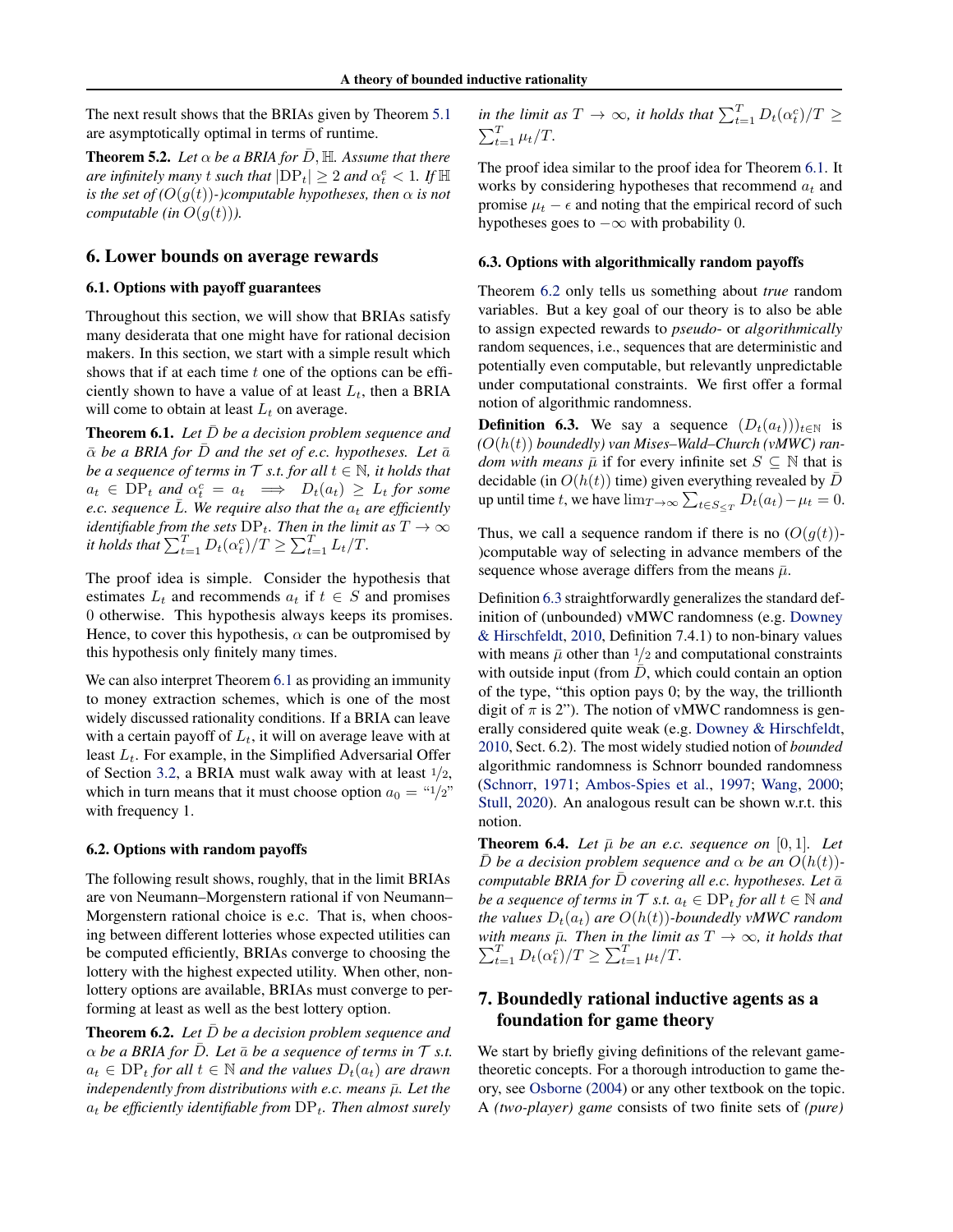*strategies*  $A_1$ ,  $A_2$ , one set for each player, and two payoff functions  $u_1, u_2$ :  $A_1 \times A_2 \rightarrow [0, 1]$ . A *(pure) strategy profile* is a pair  $(a_1, a_2) \in A_1 \times A_2$ . We call  $(a_1, a_2)$  a *(pure) Nash equilibrium* if for  $i = 1, 2, a_i \in \arg \max_{a'_i \in A_i} u_i(a'_i, a_{-i}),$ where  $-i$  refers to the player other than i. We call the Nash equilibrium strict if both argmaxes are singletons.

Now we imagine that we have two BRIAs  $\bar{\alpha}_1$ ,  $\bar{\alpha}_2$  repeatedly play a particular game against each other. That is, for each  $a_1 \in A_1$ ,  $DP_t^{\alpha_1}$  contains an option that pays  $u_1(a_1, a_2)$ , where  $a_2$  is the action corresponding to the option selected by  $\alpha_2$  in DP $_t^{\alpha_2}$ . The other agent's decision problem DP $_t^{\alpha_2}$ is defined analogously. Abusing notation a little, we use  $a_i \in A_i$  to represent the available options in  $DP_t^{\alpha_i}$ . For instance, we write  $\alpha_{i,t}^c = a_1$  to denote that  $\alpha_i$  chooses the option from  $DP_t^{\alpha_i}$  that corresponds to  $a_i \in A_i$ .

How two BRIAs  $\alpha_1, \alpha_2$  play against each other depends on what exactly these BRIAs look like. In particular, if  $\alpha_1, \alpha_2$  always choose the same, then by Theorem [6.1](#page-5-3) they will converge to cooperate in the Prisoner's Dilemma, thus deviating from Nash equilibrium play. However, we believe that when two BRIAs do not happen to be correlated in such an extreme way, they will generally only be able to converge to playing a Nash equilibrium (if they converge at all).

We will here prove this under an assumption about noncorrelation between  $\bar{\alpha}_1$  and  $\bar{\alpha}_2$ . We start by defining what it means for one player's test set to be uncorrelated in the relevant sense with the other player's choices. We say that a set  $M \subseteq \mathbb{N}$  is *weakly uncorrelated* with  $\bar{\alpha}_2$  if whenever  $\alpha_{2,t}^c = a_2$  with frequency 1 on  $t \in \mathbb{N}$  for some  $a_2 \in A_2$ ,  $\alpha_{2,t}^c = a_2$  is also true with frequency 1 on  $t \in M$ .

Next, we define the kind of hypothesis that prevents convergence to non-equilibria, if tested in an uncorrelated way. Let  $a_2 \in A_2$  and  $a_1^* \in$  $\arg \max_{a_1} u_1(a_1, a_2)$  be a best response to  $a_2$ . Also let  $\mu = \max(\{u_1(a_1, a_2) | a_1 \in A_1\} - \{u_1(a_1^*, a_2)\})$  be the utility for Player 1 of playing a second-best response to  $a_2$ . Then we call h a safe  $a_2 \rightarrow a_1^*$  hypothesis if there is an  $\epsilon > 0$  s.t. if  $\alpha_{2,t}^c = a_2$  with frequency 1, then  $h_t^c = a_1^*$ and  $h^e \in [\mu + \epsilon, u_1(a_1^*, a_2) - \epsilon]$  with frequency 1 and otherwise  $h_t^e = 0$ .

If we assume that there are safe best response hypotheses, convergence is only possible to Nash equilibria.

<span id="page-6-1"></span>**Theorem 7.1.** Let  $\bar{\alpha}_1$ ,  $\bar{\alpha}_2$  be BRIAs for the decision problem *sequences*  $\bar{D}^{\alpha_1}$ ,  $\bar{D}^{\alpha_2}$ , respectively. Assume that for each *player i*, and each pair of  $a_{-i} \in A_{-i}$  and a best response  $a_i^*$  to  $a_{-i}$ , there is a safe  $a_{-i} \rightarrow a_i^*$  hypothesis that either  $outpromises$   $\bar{\alpha}_i$  *only finitely many times or whose test set*  $\bar{a}_1$  *is weakly uncorrelated with*  $\bar{\alpha}_2$ *. If*  $\alpha_{1,t}^c$ ,  $\alpha_{2,t}^c$  *converge to choosing, with frequency* 1*, the options corresponding to*  $a_1 \in A_1, a_2 \in A_2$ , then  $(a_1, a_2)$  *is a Nash equilibrium of the underlying game.*

It is not immediately obvious whether safe best response hypotheses will naturally exist (e.g., when the two BRIAs are designed independently without attempts to coordinate). However, we conjecture that convergence to non-equilibria requires deliberately fine tuning the BRIAs to each other.

Finally, we show that for every strict Nash equilibrium, there is a pair of BRIAs that converge to that Nash equilibrium.

<span id="page-6-2"></span>**Theorem 7.2.** *For each game*  $(A_1, A_2, u_1, u_2)$  *and strict Nash equilibrium*  $(a_1, a_2) \in A_1 \times A_2$ , there is a pair of ran*domizing agents*  $\bar{\alpha}_1$  *and*  $\bar{\alpha}_2$  *that are BRIAs with probability 1 relative to any (countable) set of hypotheses* H *and that converge to playing*  $(a_1, a_2)$  *with probability 1.* 

## <span id="page-6-0"></span>8. Related work

Contextual stochastic multi-armed bandits As noted in Section [2,](#page-1-1) our problem is a contextual multi-armed bandit problem as considered in statistical learning theory. However, papers in this literature generally avoid the possibility of an environment that can refer to the agent (as in the Adversarial Offer or strategic interactions). For example, [Yang](#page-9-18) [& Zhu](#page-9-18) [\(2002,](#page-9-18) Assumption A in Section 5) and [Agarwal et al.](#page-7-0) [\(2012,](#page-7-0) Assumption 1 in Section 2) assume that the agent's models can converge to being accurate. These assumptions allow a much simpler rationality requirement, namely some kind of convergence to optimal behavior (cf. Section [6.1\)](#page-5-0).

Adversarial multi-armed bandits with expert advice Another closely related literature is that on multi-armed bandit problems with expert advice [\(Auer et al.,](#page-8-15) [2001,](#page-8-15) Section 7; [Lattimore & Szepesvari,](#page-8-16) [2017,](#page-8-16) Chapter 18). This literature generally allows adversarial problems. Like this paper, it addresses this problem by making the optimality goal relative to some set of hypotheses. However, its optimality criterion is quite different from ours: they require regret minimization and in particular that cumulative regret is sublinear, a condition sometimes called Hannan-consistency. As the Simplified Adversarial Offer shows, Hannan-consistency is not achievable in our setting. However, it does become achievable if we assume that the agent has access to a source of random noise that is independent from  $D$  (see, e.g, the Exp4 algorithm of [Auer et al.,](#page-8-15) [2001,](#page-8-15) Section 7).

We find it implausible to *require* rational agents to randomize to minimize regret; most importantly, regret minimization can require minimizing the rewards one actually obtains – see Appendix [B.](#page-15-0) At the same time, we conjecture that learners with low regret relative to a set of hypotheses  $\mathbb H$  satisfy a version of the BRIA criterion; see Appendix [C](#page-16-0) for a preliminary result.

Decision theory of Newcomb-like problems Problems in which the environment explicitly predicts the agent have been discussed as Newcomb-like problems by (philosophi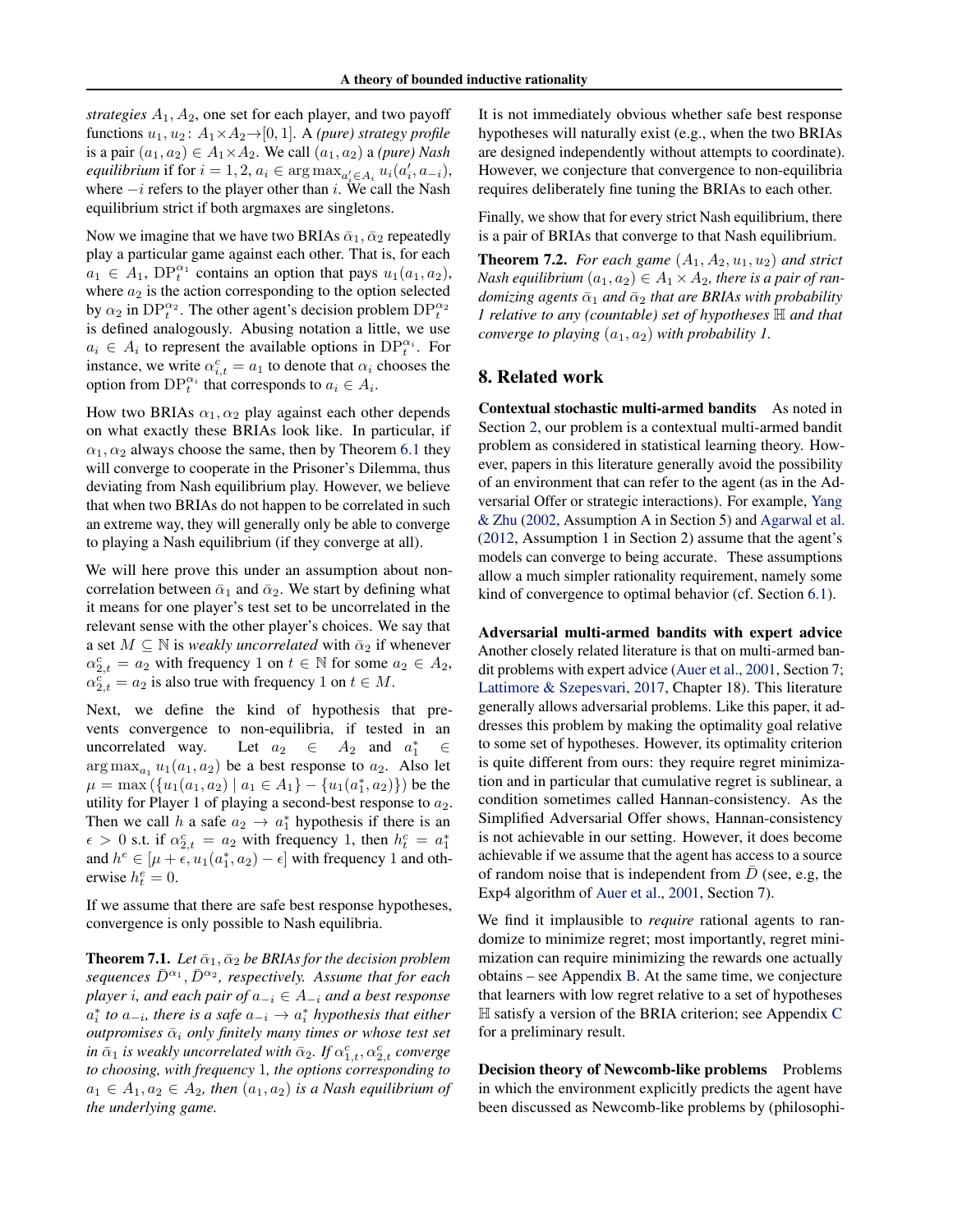cal) decision theorists [\(Nozick,](#page-8-17) [1969;](#page-8-17) [Ahmed,](#page-8-18) [2014\)](#page-8-18).

Most of this literature has focused on discussing relatively simple cases (similar to the Simplified Adversarial Offer). In these cases, BRIAs generally side with what has been called evidential decision theory. For example, by Theorem [6.1,](#page-5-3) BRIAs learn to one-box in Newcomb's problem. Of course, BRIAs differ structurally from how a decision theorist would usually conceive of an evidential decision theory-based agent. E.g., BRIAs are not based on expected utility maximization (though they implement it when feasible; see Section [6.2\)](#page-5-1). We also note that the decision theory literature has, to our knowledge, not produced any formal account of how to assign the required conditional probabilities in Newcomb-like problems.

Bounded rationality The motivations of the present work as per Section [3,](#page-1-3) especially Section [3.1,](#page-1-0) coincide with some of the motivations for the study of bounded rationality. However, other motivations have been given for the study of bounded rationality as well (see, e.g., [Selten,](#page-9-19) [1990,](#page-9-19) Sect. 2). More importantly, since much of bounded rationality is geared towards explaining or prescribing human (as opposed to AI) behavior, the characterization and analysis of "computational capacities" often differ from ours (e.g. [Con](#page-8-19)[lisk,](#page-8-19) [1996\)](#page-8-19). For instance, for most humans even dividing 1 by 17 is a challenge, while such calculation are trivial for computers. A few authors have also explicitly connected the general motivations of bounded rationality with paradoxes of self reference and game theory as discussed in Section [3.2](#page-2-0) [\(Binmore,](#page-8-12) [1987;](#page-8-12) [Rubinstein,](#page-9-10) [1998,](#page-9-10) Ch. 10).

The literature on bounded rationality is vast and diverse. Much of it is so different from the present work that a comparison hardly makes sense. Below we will discuss a few approaches associated with the bounded rationality literature that take a similar approach as ours. In particular, like the present paper (and Hannan consistency) they specify rationality relative to a given set of hypotheses (that in turn is defined by computational constraints).

Russell et al.'s bounded optimality Like our approach and the other approaches discussed in this related work section, Russell et al. define *bounded optimality* as a criterion relative to a set of (computationally bounded) hypotheses called *agent programs* [\(Russell & Wefald,](#page-9-5) [1991,](#page-9-5) Sect. 1.4; [Russell et al.,](#page-9-6) [1993;](#page-9-6) [Russell & Subramanian,](#page-9-7) [1995\)](#page-9-7). Roughly, an agent program is boundedly optimal if it is the optimal program from some set of bounded programs.

The main difference between our and Russell et al.'s approach is that we address the problems of Section [3](#page-1-3) by developing a theory of learning to make such decisions, while Russell et al. address them by moving the decision problem one level up, from the agent to the design of the agent (cf. [Demski & Garrabrant,](#page-8-6) [2020,](#page-8-6) Sect. 2.2 for a discussion of this move). As one consequence, we can design general BRIAs, while it is in general hard to design boundedly optimal agents. Of course, the feasibility of designing BRIAs comes at the cost of our agents only behaving reasonably in the limit. Moreover, the designer of boundedly optimal agents as per Russell et al. may become a subject of the paradoxes of Section [3.2](#page-2-0) in problematic ways.

Garrabrant inductors As noted earlier, the present approach to dealing with computational constraints is inspired by the work of [Garrabrant et al.](#page-8-0) [\(2016\)](#page-8-0), who address the problem of assigning probabilities under computational constraints. In particular, their approach allows assigning probabilities to logical statements (such as: "the  $10^{10}$ -th digit of  $\pi$  is 0"). As an alternative to the present theory of BRIAs, one could also try to develop a theory of boundedly rational choice by maximizing expected utility using the Garrabrant inductor's probability distributions. Unfortunately, this approach fails for reasons related to the challenge of making counterfactual claims, as pointed out by [Garrabrant](#page-8-20) [\(2017\)](#page-8-20). As in the case of Hannan consistency, we can address this problem using randomization over actions. However, like Garrabrant (ibid.), we do not find it satisfactory to *require* randomization (cf. again Appendix [B\)](#page-15-0). We conjecture that, like regret minimizers, Garrabrant inductors with (pseudo- )randomization could be used to construct BRIAs.

## 9. Conclusion

We developed BRIA theory as a theory of bounded inductive rationality. We gave results that show the normative appeal of BRIAs. Furthermore, we demonstrated the theory's utility by using it to justify Nash equilibrium play. At the same time, the ideas presented lead to various further research questions, some of which we have noted above. We here give three more that we find particularly interesting. Can we modify the BRIA requirement so that it implies coherence properties à la [Garrabrant et al.](#page-8-0) [\(2016\)](#page-8-0)? Do the frequencies with which BRIAs play the given pure strategies of a game converge to mixed Nash and correlated equilibria? Can BRIA theory be used to build better real-world systems?

### References

<span id="page-7-0"></span>Agarwal, A., Dudík, M., Kale, S., Langford, J., and Schapire, R. E. Contextual bandit learning with predictable rewards. In *Appearing in Proceedings of the 15th International Conference on Artificial Intelligence and Statistics (AISTATS)*, volume 22 of *Proceedings of Machine Learning Research*, pp. 19–26. La Palma, Canary Islands, 4 2012. URL [http://proceedings.](http://proceedings.mlr.press/v22/agarwal12/agarwal12.pdf) [mlr.press/v22/agarwal12/agarwal12.pdf](http://proceedings.mlr.press/v22/agarwal12/agarwal12.pdf).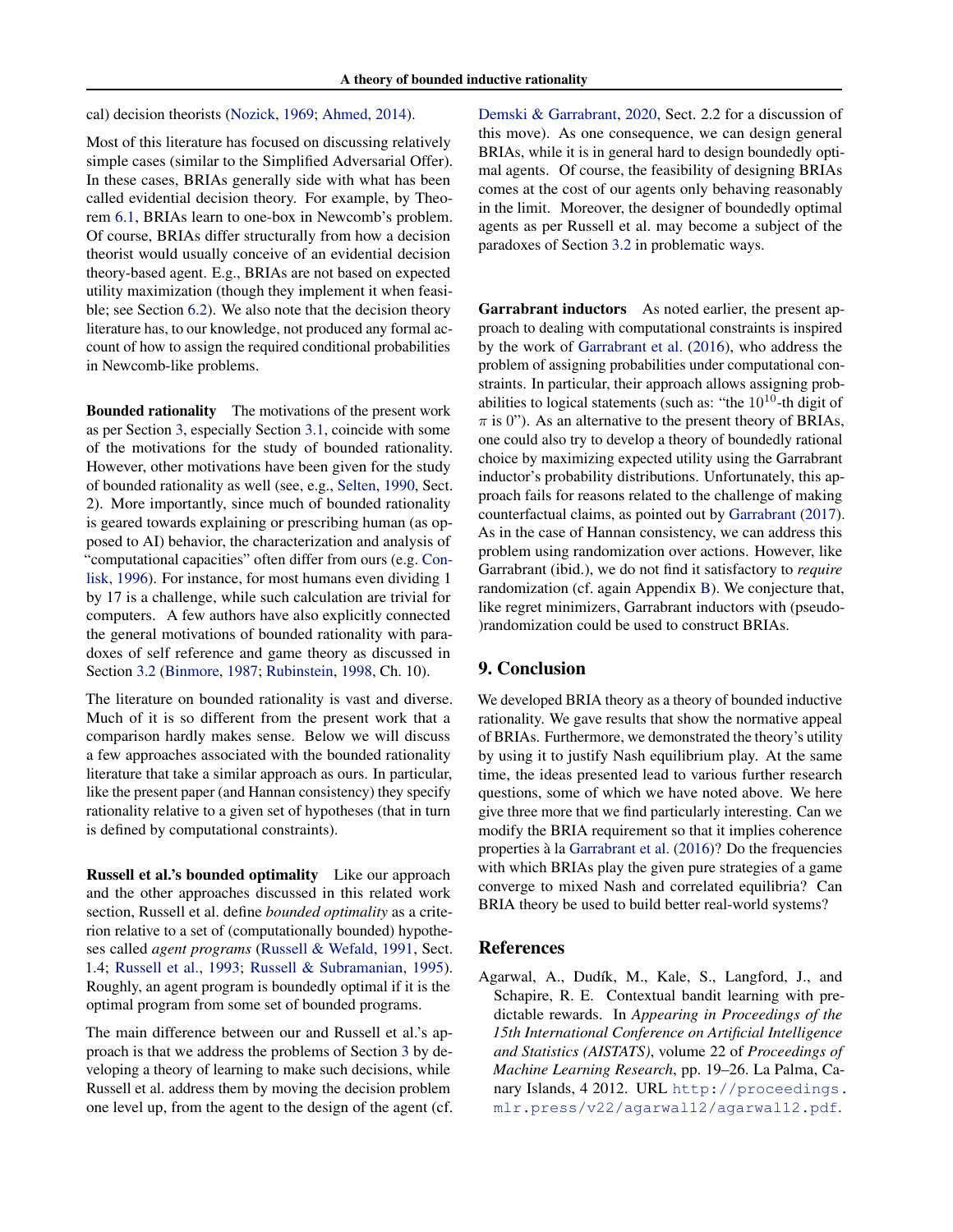- <span id="page-8-18"></span>Ahmed, A. *Evidence, Decision and Causality*. Cambridge University Press, 2014.
- <span id="page-8-14"></span>Ambos-Spies, K., Terwijn, S. A., and Xizhong, Z. *Theoretical Computer Science*, 172(1–2):195–207, 2 1997. doi: 10.1016/S0304-3975(95)00260-X.
- <span id="page-8-22"></span>Arntzenius, F. No regrets, or: Edith piaf revamps decision theory. *Erkenntnis*, 68:277–297, 2008. doi: 10.1007/ s10670-007-9084-8.
- <span id="page-8-15"></span>Auer, P., Cesa-Bianchi, N., Freund, Y., and Shapire, R. E. The non-stochastic multi-armed bandit problem, 11 2001. URL [https://cseweb.ucsd.edu/](https://cseweb.ucsd.edu/~yfreund/papers/bandits.pdf) [˜yfreund/papers/bandits.pdf](https://cseweb.ucsd.edu/~yfreund/papers/bandits.pdf).
- <span id="page-8-9"></span>Barasz, M., Christiano, P., Fallenstein, B., Herreshoff, M., LaVictoire, P., and Yudkowsky, E. Robust cooperation in the prisoner's dilemma: Program equilibrium via provability logic, 1 2014. URL [https://arxiv.org/](https://arxiv.org/abs/1401.5577) [abs/1401.5577](https://arxiv.org/abs/1401.5577).
- <span id="page-8-21"></span>Bell, J., Linsefors, L., Oesterheld, C., and Skalse, J. Reinforcement learning in Newcomblike environments. In *Advances in Neural Information Processing Systems 34 proceedings (NeurIPS 2021)*. 2021. URL [https://proceedings.](https://proceedings.neurips.cc/paper/2021/file/b9ed18a301c9f3d183938c451fa183df-Paper.pdf) [neurips.cc/paper/2021/file/](https://proceedings.neurips.cc/paper/2021/file/b9ed18a301c9f3d183938c451fa183df-Paper.pdf) [b9ed18a301c9f3d183938c451fa183df-Paper](https://proceedings.neurips.cc/paper/2021/file/b9ed18a301c9f3d183938c451fa183df-Paper.pdf). [pdf](https://proceedings.neurips.cc/paper/2021/file/b9ed18a301c9f3d183938c451fa183df-Paper.pdf).
- <span id="page-8-12"></span>Binmore, K. Modeling rational players: Part I. *Economics & Philosophy*, 3(2):179–214, 10 1987.
- <span id="page-8-7"></span>Blum, M. A machine-independent theory of the complexity of recursive functions. *Journal of the Association for Computing Machinery*, 14(2):322–336, 4 1967.
- <span id="page-8-3"></span>Chatterjee, K., Chmelík, M., and Tracol, M. What is decidable about partially observable Markov decision processes with ω-regular objectives. *Journal of Computer and System Sciences*, 82(5):878–911, 8 2016.
- <span id="page-8-19"></span>Conlisk, J. Why bounded rationality? *Journal of economic literature*, 34(2):669–700, 1996.
- <span id="page-8-2"></span>Cooper, G. F. The computational complexity of probabilistic inference using bayesian belief networks. *Artificial Intelligence*, 42(2-3):393–405, 3 1990. doi: 10.1016/0004-3702(90)90060-D.
- <span id="page-8-10"></span>Critch, A. Parametric bounded Löb's theorem and robust cooperation of bounded agents, 2016. URL [https:](https://arxiv.org/abs/1602.04184) [//arxiv.org/abs/1602.04184](https://arxiv.org/abs/1602.04184).
- <span id="page-8-6"></span>Demski, A. and Garrabrant, S. Embedded agency, 2020. URL [https://arxiv.org/pdf/1902.](https://arxiv.org/pdf/1902.09469.pdf) [09469.pdf](https://arxiv.org/pdf/1902.09469.pdf).
- <span id="page-8-13"></span>Downey, R. G. and Hirschfeldt, D. R. *Algorithmic randomness and complexity*. Springer, 2010.
- <span id="page-8-4"></span>Even, S. and Tarjan, R. E. A combinatorial problem which is complete in polynomial space. *Journal of the ACM*, 23 (4):710–719, 10 1976. doi: 10.1145/321978.321989.
- <span id="page-8-20"></span>Garrabrant, S. Two major obstacles for logical inductor decision theory, 4 2017. URL [https://www.alignmentforum.org/](https://www.alignmentforum.org/posts/5bd75cc58225bf06703753d4/two-major-obstacles-for-logical-inductor-decision-theory) [posts/5bd75cc58225bf06703753d4/](https://www.alignmentforum.org/posts/5bd75cc58225bf06703753d4/two-major-obstacles-for-logical-inductor-decision-theory) two-major-obstacles-for-logical-inductor-decision
- <span id="page-8-25"></span>Garrabrant, S. Temporal inference with finite factored sets, 2021. URL [https://arxiv.org/pdf/2109.](https://arxiv.org/pdf/2109.11513.pdf) [11513.pdf](https://arxiv.org/pdf/2109.11513.pdf).
- <span id="page-8-0"></span>Garrabrant, S., Benson-Tilsen, T., Critch, A., Soares, N., and Taylor, J. Logical induction, 2016. URL [https://intelligence.org/files/](https://intelligence.org/files/LogicalInduction.pdf) [LogicalInduction.pdf](https://intelligence.org/files/LogicalInduction.pdf). A short version is available at [https://intelligence.org/](https://intelligence.org/files/LogicalInductionAbridged.pdf) [files/LogicalInductionAbridged.pdf](https://intelligence.org/files/LogicalInductionAbridged.pdf); another short version was published in TARK '17, see <https://arxiv.org/abs/1707.08747>.
- <span id="page-8-23"></span>Harper, W. L. Mixed strategies and ratifiability in causal decision theory. *Erkenntnis*, 24(1):25–36, 1 1986. URL <https://www.jstor.org/stable/20006545>.
- <span id="page-8-8"></span>Hutter, M. *Universal Artificial Intelligence. Sequential Decision Based on Algorithmic Probability*. Texts in Theoretical Computer Science. Springer, 2005.
- <span id="page-8-1"></span>Jeffrey, R. C. *The Logic of Decision*. McGraw-Hill, New York, 1965.
- <span id="page-8-16"></span>Lattimore, T. and Szepesvari, C. Bandit algorithms. 2017. URL [https://tor-lattimore.com/](https://tor-lattimore.com/downloads/book/book.pdf) [downloads/book/book.pdf](https://tor-lattimore.com/downloads/book/book.pdf).
- <span id="page-8-24"></span>Levinstein, B. A. and Soares, N. Cheating death in damascus. *The Journal of Philosophy*, 117(5):237–266, 5 2020. doi: 10.5840/jphil2020117516.
- <span id="page-8-5"></span>Marsaglia, G. On the randomness of pi and other decimal expansions. *InterStat*, 10 2005. URL [https://web.](https://web.archive.org/web/20210412122444/http://interstat.statjournals.net/YEAR/2005/articles/0510005.pdf) [archive.org/web/20210412122444/http:](https://web.archive.org/web/20210412122444/http://interstat.statjournals.net/YEAR/2005/articles/0510005.pdf) [//interstat.statjournals.net/YEAR/](https://web.archive.org/web/20210412122444/http://interstat.statjournals.net/YEAR/2005/articles/0510005.pdf) [2005/articles/0510005.pdf](https://web.archive.org/web/20210412122444/http://interstat.statjournals.net/YEAR/2005/articles/0510005.pdf).
- <span id="page-8-17"></span>Nozick, R. Newcomb's problem and two principles of choice. In et al., N. R. (ed.), *Essays in Honor of Carl G. Hempel*, pp. 114–146. Springer, 1969. URL [http://faculty.arts.ubc.ca/rjohns/](http://faculty.arts.ubc.ca/rjohns/nozick_newcomb.pdf) [nozick\\_newcomb.pdf](http://faculty.arts.ubc.ca/rjohns/nozick_newcomb.pdf).
- <span id="page-8-11"></span>Oesterheld, C. Robust program equilibrium. *Theory and Decision*, 86(1):143–159, 2 2019.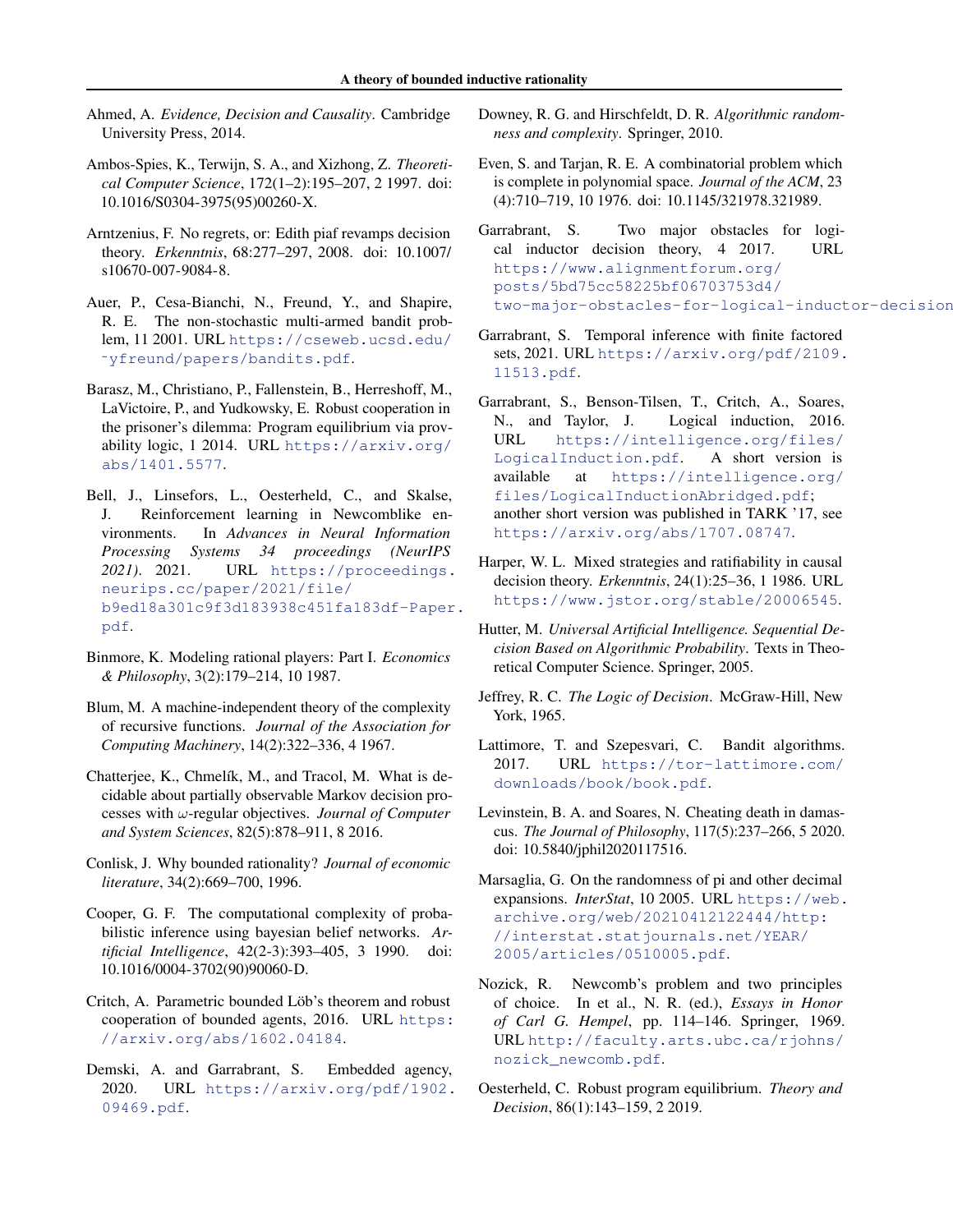- <span id="page-9-8"></span>Oesterheld, C. and Conitzer, V. Extracting money from causal decision theorists. *The Philosophical Quarterly*, 2021. doi: https://doi.org/10.1093/pq/pqaa086.
- <span id="page-9-17"></span>Osborne, M. J. *An Introduction to Game Theory*. Oxford University Press, 2004.
- <span id="page-9-1"></span>Peterson, M. *An Introduction to Decision Theory*. Cambridge University Press, 2009.
- <span id="page-9-13"></span>Pólya, G. Über eine Aufgabe der Wahrscheinlichkeitsrechnung betreffend die Irrfahrt im Straßennetz. *Mathematische Annalen*, 84(1):149–160, 1921.
- <span id="page-9-21"></span>Richter, R. Rationality revisited. *Australasian Journal of Philosophy*, 62(4):392–403, 1984. doi: 10.1080/ 00048408412341601.
- <span id="page-9-10"></span>Rubinstein, A. *Modeling Bounded Rationality*. Zeuthen Lecture Book Series. The MIT Press, 1998.
- <span id="page-9-5"></span>Russell, S. and Wefald, E. *Do the Right Thing – Studies in Limited Rationality*. The MIT Press, 1991.
- <span id="page-9-7"></span>Russell, S. J. and Subramanian, D. Provably boundedoptimal agents. *Journal of Artificial Intelligence Research*, 2:575–609, 5 1995. doi: 10.1613/jair.133.
- <span id="page-9-6"></span>Russell, S. J., Subramanian, D., and Parr, R. Provably bounded optimal agents. In *Proceedings of the Thirteenth International Joint Conference on Artificial Intelligence (IJCAI'93)*, pp. 338–344. 1993.
- <span id="page-9-0"></span>Savage, L. J. *The Foundations of Statistics*. John Wiley and Sons, New York, 1954.
- <span id="page-9-4"></span>Savage, L. J. Difficulties in the theory of personal probability. *Philosophy of Science*, 34(4):305–310, 12 1967. URL <https://www.jstor.org/stable/186119>.
- <span id="page-9-3"></span>Schaefer, T. J. On the complexity of some two-person perfect-information games. *Journal of Computer and System Sciences*, 16(2):185–225, 4 1978. doi: 10.1016/ 0022-0000(78)90045-4.
- <span id="page-9-14"></span>Schnorr, C. P. *Zufalligkeit und Wahrscheinlichkeit. Eine ¨ algorithmische Begrundung der Wahrscheinlichkeitsthe- ¨ orie*, volume 218 of *Lecture Notes in Mathematics*. Springer, 1971.
- <span id="page-9-19"></span>Selten, R. Bounded rationality. *Journal of Institutional and Theoretical Economics*, 146(4):649–658, 12 1990.
- <span id="page-9-22"></span>Skyrms, B. Deliberational equilibria. *Topoi*, 5:59–67, 3 1986. doi: 10.1007/BF00137830.
- <span id="page-9-9"></span>Spencer, J. An argument against causal decision theory. *Analysis*, 81(1):52–61, 2021.
- <span id="page-9-2"></span>Steele, K. and Stefánsson, H. O. Decision theory. In Zalta, E. N. (ed.), *The Stanford Encyclopedia of Philosophy*. Winter 2016 edition, 2016. URL [https://plato.stanford.edu/archives/](https://plato.stanford.edu/archives/win2016/entries/decision-theory/) [win2016/entries/decision-theory/](https://plato.stanford.edu/archives/win2016/entries/decision-theory/).
- <span id="page-9-16"></span>Stull, D. M. Resource bounded randomness and its applications. In *Algorithmic Randomness – Progress and Prospects*, Lecture Notes in Logic, pp. 301–348. Cambridge University Press, 2020.
- <span id="page-9-24"></span>Sutton, R. S. and Barto, A. G. *Reinforcement Learning: An Introduction*. MIT Press, 1998.
- <span id="page-9-11"></span>Tennenholtz, M. Program equilibrium. *Games and Economic Behavior*, 49(2):363–373, Nov 2004.
- <span id="page-9-23"></span>Thorndike, E. L. *Animal Intelligence – Experimental Studies*. The Macmillan Company, New York, 6 1911.
- <span id="page-9-12"></span>van der Hoek, W., Witteveen, C., and Wooldridge, M. Program equilibrium – a program reasoning approach. *International Journal of Game Theory*, 42:639–671, Aug 2013.
- <span id="page-9-15"></span>Wang, Y. Resource bounded randomness and computational complexity. *Theoretical Computer Science*, 237(1–2): 33–55, 4 2000.
- <span id="page-9-20"></span>Weirich, P. Causal decision theory. In *The Stanford Encyclopedia of Philosophy*. Spring 2016 edition, 2016.
- <span id="page-9-18"></span>Yang, Y. and Zhu, D. Randomized allocation with nonparametric estimation for a multi-armed bandit problem with covariates. *The Annals of Statistics*, 30(1):100–121, 2002.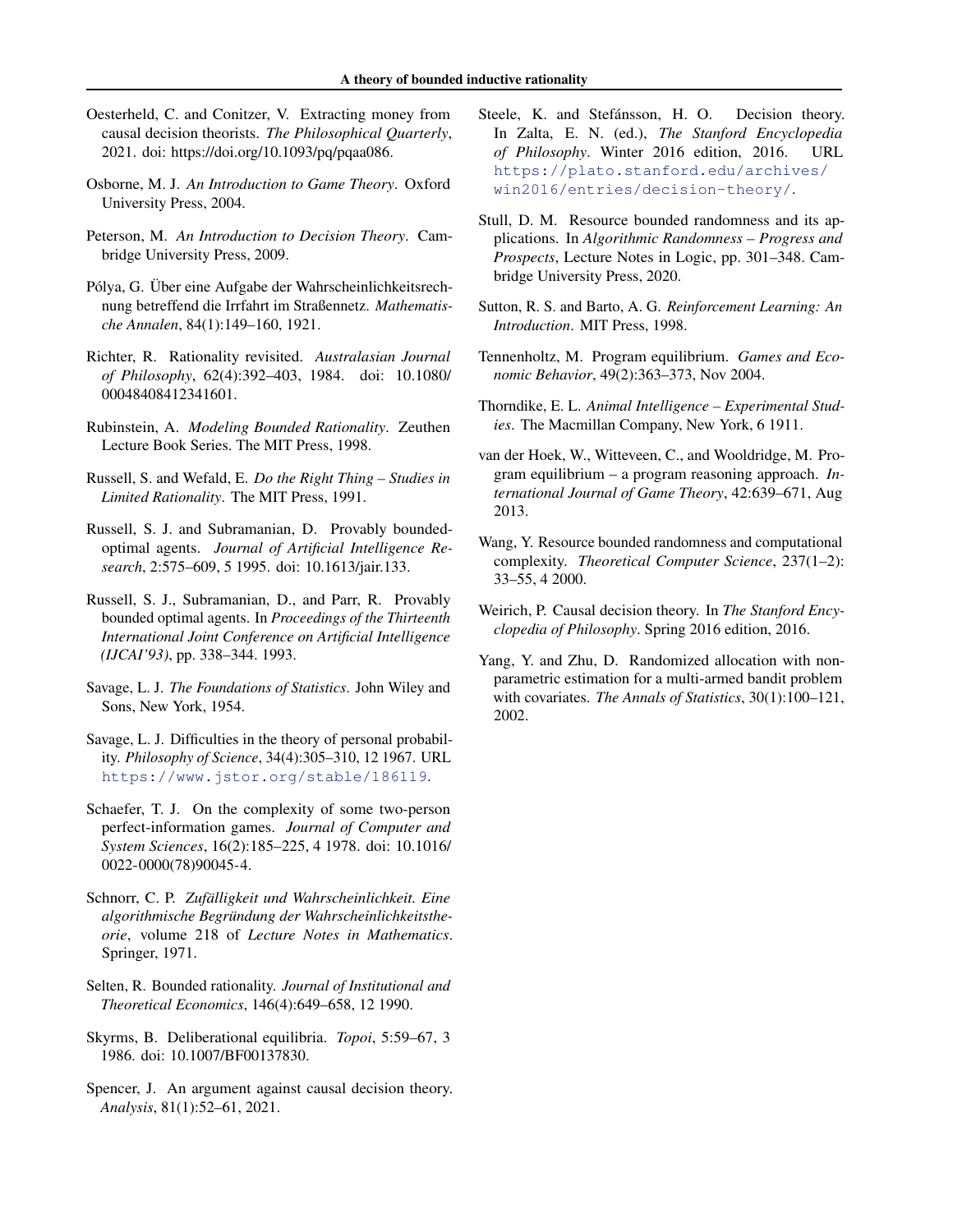## <span id="page-10-0"></span>A. Proofs

### A.1. An easy lemma about test sets

We start with a simple lemma which we will use to simplify a few of our proofs.

<span id="page-10-4"></span>**Lemma A.1.** Let  $\bar{h}$  be a hypothesis and  $N \subseteq \mathbb{N}$  s.t.  $t \in N$  implies  $h_t^e = 0$ . Then if  $\bar{\alpha}$  covers  $\bar{h}$  with test set M,  $\bar{\alpha}$  covers  $\bar{h}$ *with test set*  $M - N$ .

*Proof.* For all T, it is

$$
l_T(\bar{\alpha}, \bar{D}, M, \bar{h}) = \sum_{t \in M_{\leq T}} D_t(h_t^c) - h_t^e
$$
  
= 
$$
\sum_{t \in M_{\leq T} - N} D_t(h_t^c) - h_t^e + \sum_{t \in M_{\leq T} \cap N} D_t(h_t^c) - h_t^e
$$
  
= 
$$
\sum_{t \in M_{\leq T} - N} D_t(h_t^c) - h_t^e + \sum_{t \in M_{\leq T} \cap N} D_t(h_t^c)
$$
  

$$
\geq \sum_{t \in M_{\leq T} - N} D_t(h_t^c) - h_t^e
$$
  
= 
$$
l_t(\bar{\alpha}, \bar{D}, M - N, \bar{h}).
$$

Thus, if  $l_T(\bar{\alpha}, \bar{D}, M, \bar{h}) \to -\infty$  as  $T \to -\infty$ , it must also be  $l_T (\bar{\alpha}, \bar{D}, M - N, \bar{h}) \to -\infty$  as  $T \to -\infty$ .

#### <span id="page-10-5"></span>A.2. Proof of Theorem [5.1](#page-4-1)

**Theorem 5.1.** Let  $\mathbb{H}$  be a computably enumerable set conisting of  $O(g(t))$ -)computable hypotheses. (Let  $g \in \Omega(\log)$ .) Then *there exists a BRIA for*  $\bar{D}$  *covering*  $\mathbb{H}$  *that is computable (in*  $O(q(t)q(t))$ *, for arbitrarily slow-growing,*  $O(q(t))$ *-computable*  $q$  *with*  $q(t) \rightarrow \infty$ *).* 

*Proof.* Our proof is divided into four parts. First, we give the generic construction for a BRIA (1). Then we show that this is indeed a BRIA by proving that it satisfies the no overestimation criterion (2), as well as the coverage criterion (3). Finally, we show that under the assumptions stated in the theorem, this BRIA is computable in the claimed time complexity (4).

### 1. The construction

First, we need an *allowance function*  $A : \mathbb{N} \times \mathbb{N} \to \mathbb{R}_{\geq 0}$ , which for each time n, specifies a positive amount  $A(n, i)$  given to hypothesis  $h_i$ 's wealth at time n. The allowance function must satisfy the following requirements:

- Each hypothesis must get infinite overall allowance, i.e.,  $\sum_{n=1}^{\infty} A(n, i) = \infty$  for all hypotheses  $h_i$ .
- The overall average allowance distributed per round  $n$  must go to zero, i.e.,

<span id="page-10-2"></span>
$$
\sum_{n=1}^{N} \frac{1}{N} \sum_{i=1}^{\infty} A(n, i) \underset{N \to \infty}{\to} 0.
$$
 (1)

 $\Box$ 

In particular, the allowance distributed in any particular round must be finite.

An example of such a function is  $A(n, i) = n^{-1}i^{-2}$ .

We can finally give the algorithm itself. Initialize the wealth variables as (for example)  $w_0(i) \leftarrow 0$  for each hypothesis  $h_i \in \mathbb{H}$ .

At time  $t$ , we run a (first-price sealed-bid<sup>[3](#page-10-1)</sup>) auction for the present decision problem among all hypotheses. That is, we determine a winning hypothesis

<span id="page-10-3"></span>
$$
i_t^* \in \underset{i \in \mathbb{N}}{\arg \max \min} (h_{i,t}^e, w_t(i))
$$
\n<sup>(2)</sup>

<span id="page-10-1"></span> $3$ This format is mainly chosen for its simplicity. We could just as well use a second-price (or third-price, etc.) auction. We could use even different formats to get somewhat different BRIA-like properties. For instance, with combinatorial auctions, one could achieve cross-decision optimization.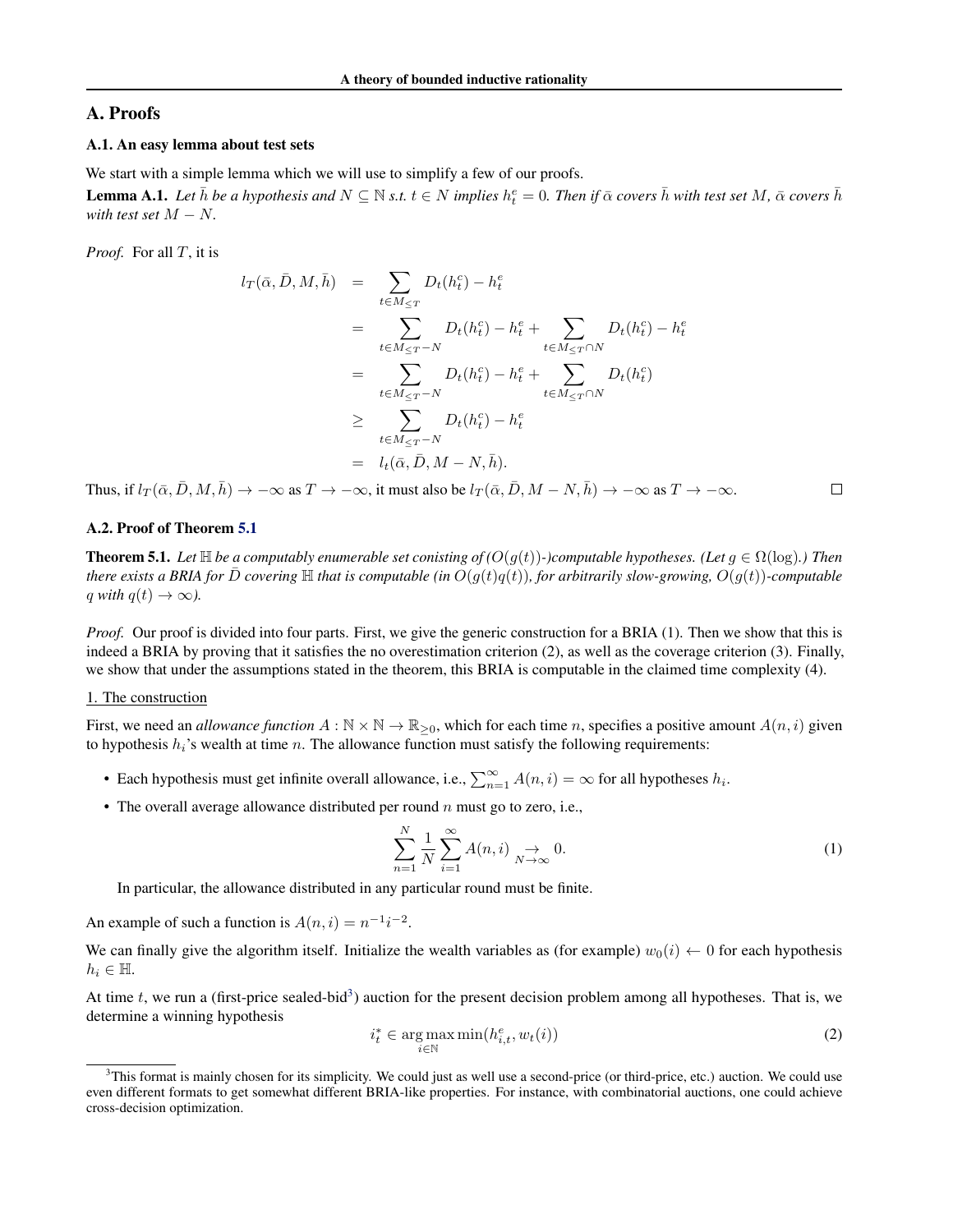with arbitrary tie breaking. Intuitively, each hypothesis  $h_i$  bids  $h_{i,t}^e$ , except that it is constrained by its wealth  $w_t(i)$ . The idea is that if  $h_i$  has performed poorly relative to its promises, then  $\alpha$  should not trust  $h_i$ 's promise for the present problem. Let  $e_t^* \in [0, 1]$  be the maximum (wealth-bounded) bid itself. We then define our agent at time t as  $\alpha_t := (h_{i_t^*, t}^c, e_t^*)$ .

We update the wealth variables as follows. For all hypotheses  $i \neq i_t^*$ , we merely give allowance, i.e.,  $w_{t+1}(i) \leftarrow$  $w_t(i) + A(t, i)$ . For the winning hypothesis  $i_t^*$ , we update wealth according to  $w_{t+1}(i_t^*) \leftarrow w_t(i_t^*) + A(t, i_t^*) + D_t(h_{i_t^*,t}^c) - e_t^*$ . That is, the highest-bidding hypothesis receives the allowance and the reward obtained after following its recommendation  $(D_t(h_{i_t^*t}^c))$ , but pays its (wealth-bounded) bid  $(e_t^*)$ .

2. No overestimation We will show that the cumulative overestimation is bounded by the sum of the allowance.

For each T, let  $B_T^+$  be the set of hypotheses whose wealth  $w_t(i)$  is positive for at least one time  $t \in \{0, ..., T\}$ . Note that all highest-bidding hypotheses in rounds  $1..., T$  are in  $B_T^+$  for all j. We can then write the overall wealth of the hypotheses in  $B_T^+$  at time T as

$$
\sum_{i \in B_T^+} w_T(i) = \sum_{i \in B_T^+} \sum_{n=1}^T A(n, i) + \sum_{t=1}^T D_t(\alpha_t^c) - \alpha_t^e.
$$

That is, the overall wealth at time T is the allowance distributed at times  $1, ..., T$  plus the money earned/lost by the highest-bidding hypotheses.

Now notice that by the construction above, if a wealth variable  $w_t(i)$  is non-negative once, it remains non-negative for all future t. Thus, for all  $i \in B_T^+$ ,  $w_T(i) \ge 0$ . Second, the last term is the negated cumulative overestimation of  $\bar{\alpha}$ . Thus, re-arranging these terms and dividing by  $T$  gives us the following upper bound on the per-round overestimation:

$$
\frac{1}{T}\mathcal{L}_T(\alpha,\bar{D}) = \frac{1}{T} \left( \sum_{i \in B_T^+} \sum_{n=1}^T A(n,i) - \sum_{i \in B_T^+} w_T(i) \right) \le \frac{1}{T} \sum_{i \in B_T^+} \sum_{n=1}^T A(n,i) \le \sum_{i=1}^{\infty} \frac{1}{T} \sum_{n=1}^T A(n,i),
$$

which goes to zero as  $T \to \infty$  by our requirement on the function A (line [1\)](#page-10-2).

3. Hypothesis coverage Given a hypothesis  $h_i$  that strictly outpromises  $\bar{\alpha}$  infinitely often, we use as a test  $M_i$ , the set of times t at which  $h_i$  is the winning hypothesis (i.e., the set of times t s.t.  $i = i_t^*$ ). We have to show that  $M_i$  is infinite, is a valid test set (as per Definition [4.4\)](#page-3-0), and that it satisfies the justified rejection requirement in the hypothesis coverage criterion.

A) We show that  $M_i$  is infinite. That is, we need to show that infinitely often  $h_i$  is the highest-bidding hypothesis in the auction that computes  $\bar{\alpha}$ . Assume for contradiction that  $M_i$  is finite. We will show that at some point  $h_i$ 's bidding in the construction of  $\bar{\alpha}$  will not be constrained anymore by h's wealth. We will then find a contradiction with the assumption that  $h_i$  strictly outpromises  $\alpha$  infinitely often.

Consider that for  $T' > T$ , it is  $w_{T'}(i) = w_T(i) + \sum_{t=T+1}^{T'} A(t, i)$ . That is, from time T to any time T', hypothesis i's wealth only changes by  $h_i$  receiving allowance, because i is (by assumption) not the winning hypothesis  $i_t^*$  in any round  $t \geq T$ . Because we required  $\sum_{n=1}^{\infty} A(n, i) = \infty$ , we can select a time  $T^* \geq T$  such that  $w_{T^*}(i) \geq 1$ . Note that again it is also for all  $t > T^*$  the case that  $w_t(i) \geq 1$ .

We now see that if  $t \geq T^*$  the wealth constraints is not restrictive. That is, for all such t it is  $\min(h_{i,t}^e, w_t(i)) = h_{i,t}^e$ . But it is infinitely often  $h_{i,t}^e > \alpha_t^e$ . This contradicts the fact that by construction,  $\alpha_t$  is equal to the highest wealth-restricted hypothesis.

B) The fact that  $M_i$  is a valid test set follows immediately from the construction –  $\alpha$  always chooses the recommendation of the highest-bidding hypothesis.

C) We come to the justification part of the coverage criterion. Let  $B_i$  be the set of rounds in which  $\bar{h}_i$  strictly outpromises  $\bar{\alpha}$ .

At each time  $t \in B_i$ , by construction  $w_T(i, j) < h_{i,t}^e(\text{DP}_T)$ . We have that  $h_{i,t}^e(\text{DP}_T) \le 1$  and  $\overline{T}$ 

$$
w_T(i) = \sum_{n=1}^{I} A(n, i) + \sum_{t \in M_i: t < T} D_t(h_{i, t}^c) - h_{i, t}^e.
$$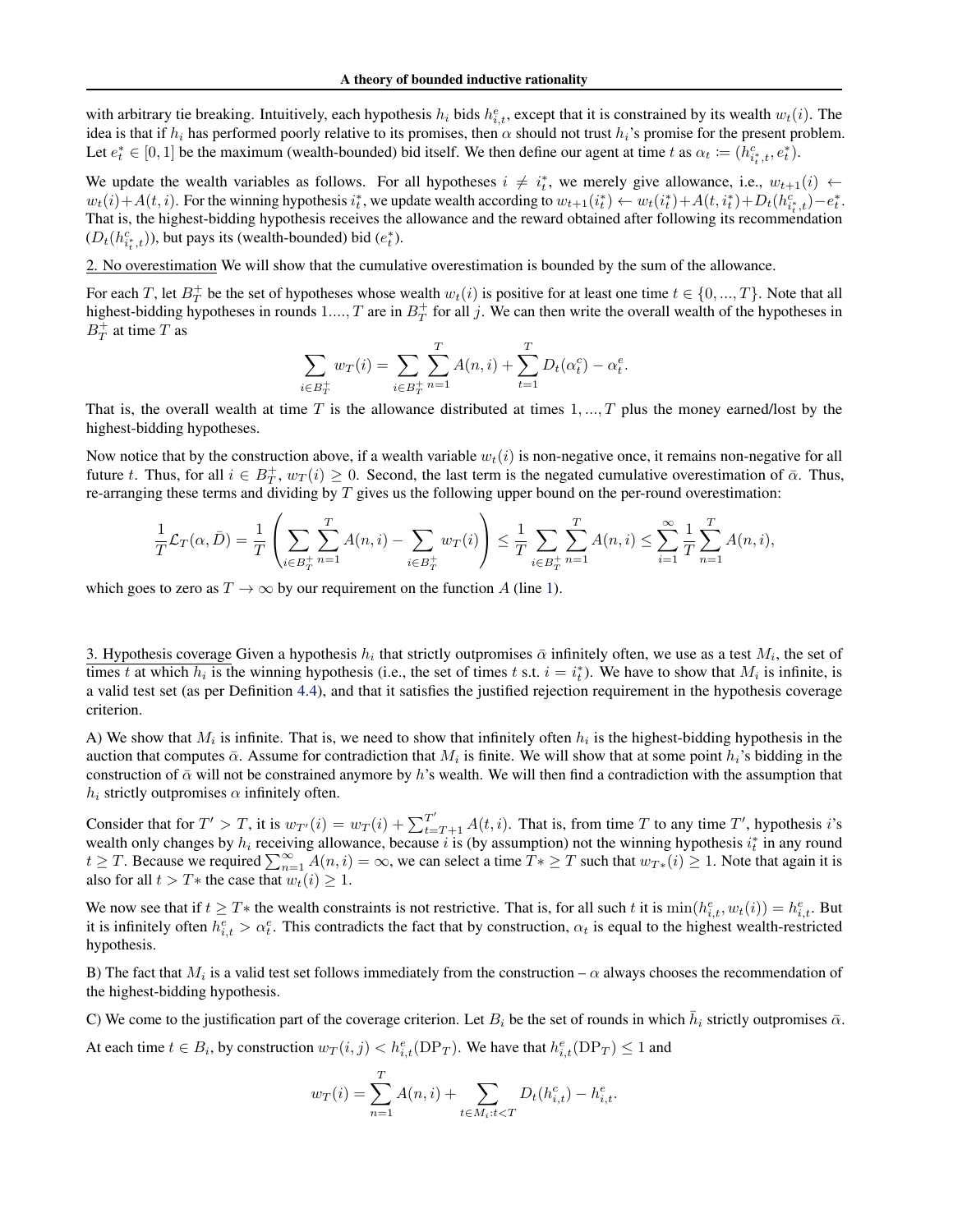Hence, from the fact that  $w_T(i) < h_{i,t}^e(\text{DP}_T)$  for all  $T \in B_i$ , it follows that for all  $T \in B_i$ , it is

$$
\sum_{t \in M_i: t < T} h_{i,t}^e - D_t(h_{i,t}^c) > \sum_{n=1}^T A(n,i),
$$

which goes to infinity as  $T \to \infty$ , as required.

4. Computability and computational complexity It is left to show that if  $\mathbb H$  can be computably enumerated and consist only of  $(O(q(t))$ -)computable hypotheses, then we can implement the above-described BRIA for  $\mathbb{H}, \overline{D}$  in an algorithm (that runs in  $O(q(t)q(t))$ , for arbitrarily slow-growing,  $O(q(t))$ -computable q with  $q(t) \rightarrow \infty$ ).

The main challenge is that the construction as described above performs at any time  $t$ , operations for all (potentially infinitely many) hypotheses. The crucial idea is that for an appropriate choice of A, we only need to keep track of a finite set of hypotheses, when calculating  $\bar{\alpha}$  in the first T time steps. Each hypothesis starts with an initial wealth of 0. Then a hypothesis i can only become relevant at the first time t at which  $A(t, i) > 0$ . At any time t, we call such hypotheses *active*. Before that time, we do not need to compute  $\bar{h}_i$  and do not need to update its wealth. By choosing a function A s.t. (in addition to the above conditions)  $A(t, \cdot)$  has finite, e.c. support at each time t, we can keep the set of active hypotheses finite at any given time. (An example of such a function is  $A(n,i) = n^{-1}i^{-2}$  for  $i < n$  and  $A(n,i) = 0$  otherwise.) We have thus shown that it is enough to keep track at any given time of only a finite number of hypotheses.

At any time, we therefore only need to keep track of a finite number of wealth variables, only need to compute the recommendations and promises of a finite set of hypotheses, and only need to compute a minimum of a finite set in line [2.](#page-10-3)

Computability is therefore proven. We proceed to show the claim about computational complexity. At any time  $t$ , let  $C_{\text{max}}(t)$  be the largest constant by which the computational complexity of hypotheses at time t are bounded relative to  $g(t)$ . Further, let  $h_b(t)$  be the set of active hypotheses. Then the computational cost from simulating all active hypotheses at time t is at most  $h_b(t)C_{\text{max}}(t)g(t)$ . All of  $C_{\text{max}}(t)$  and  $h_b(t)$  must go to  $\infty$  as  $t \to \infty$ . However, this can happen arbitrarily slowly, up to the limits of fast  $(O(q(t)))$  computation. Hence, if we let  $q(t) = h<sub>b</sub>(t)C<sub>max</sub>(t)q(t)$ , we can let q grow arbitrarily slowly (again, up to the limits of fast computation).

Finally, we have to verify that all other calculations can be done in  $O(q(t)g(t))$ : To determine the winning hypothesis given everyone's promises, we have to calculate the maximum of  $h_b(t) \in O(q(t))$  numbers, which can be done in  $O(q(t))$  time. We also need to conduct the wealth variable updates themselves, which accounts for  $O(h_b(t))$  additions. Again, this is in  $O(q(t)q(t))$ . And so on.  $\Box$ 

#### A.3. Proof of Theorem [5.2](#page-5-6)

**Theorem 5.2.** Let  $\alpha$  be a BRIA for  $\bar{D}$ ,  $\mathbb{H}$ . Assume that there are infinitely many t such that  $|DP_t| \geq 2$  and  $\alpha_t^e < 1$ . If  $\mathbb{H}$  is *the set of*  $(O(q(t))$ *-)computable hypotheses, then*  $\alpha$  *is not computable (in*  $O(q(t))$ ).

This is shown by a simple diagonalization argument. If a BRIA  $\alpha$  were computable (in  $O(g(t))$ ), then consider the hypothesis who in rounds in which  $|DP_t| \ge 2$  and  $\alpha_t^e < 1$ , promises 1 and recommends an option other than  $\alpha_t^c$ ; and promises 0 otherwise. This hypothesis strictly outpromises  $\alpha$  infinitely often, is computable (in  $O(g(t))$ ) but is never tested.

#### A.4. Proof of Theorem [6.1](#page-5-3)

**Theorem 6.1.** Let  $\bar{D}$  be a decision problem sequence and  $\bar{\alpha}$  be a BRIA for  $\bar{D}$  and the set of e.c. hypotheses. Let  $\bar{\alpha}$  be a  $sequence of terms in \mathcal{T}$  *s.t. for all*  $t \in \mathbb{N}$ , it holds that  $a_t \in DP_t$  and  $\alpha_t^c = a_t \implies D_t(a_t) \geq L_t$  for some e.c. sequence  $\bar{L}$ P *.* We require also that the  $a_t$  are efficiently identifiable from the sets  $DP_t$ . Then in the limit as  $T \to \infty$  it holds that  $\sum_{t=1}^T D_t(\alpha_t^c)/T \ge \sum_{t=1}^T L_t/T$ .

*Proof.* We will show that if the assumptions are satisfied, then for all but finitely many t, we have that  $\alpha_t^e \geq L_t$ . From this and the fact that  $\bar{\alpha}$  doesn't overestimate, it then follows that  $\sum_{t=1}^{T} D_t(\alpha_t^c)/T \ge \sum_{t=1}^{T} L_t/T$ .

We prove this new claim by proving a contrapositive. In particular, we assume that  $\alpha_t^e < L_t$  for infinitely many t and will then show that  $\bar{\alpha}$  is not a BRIA (using the other assumptions of the theorem).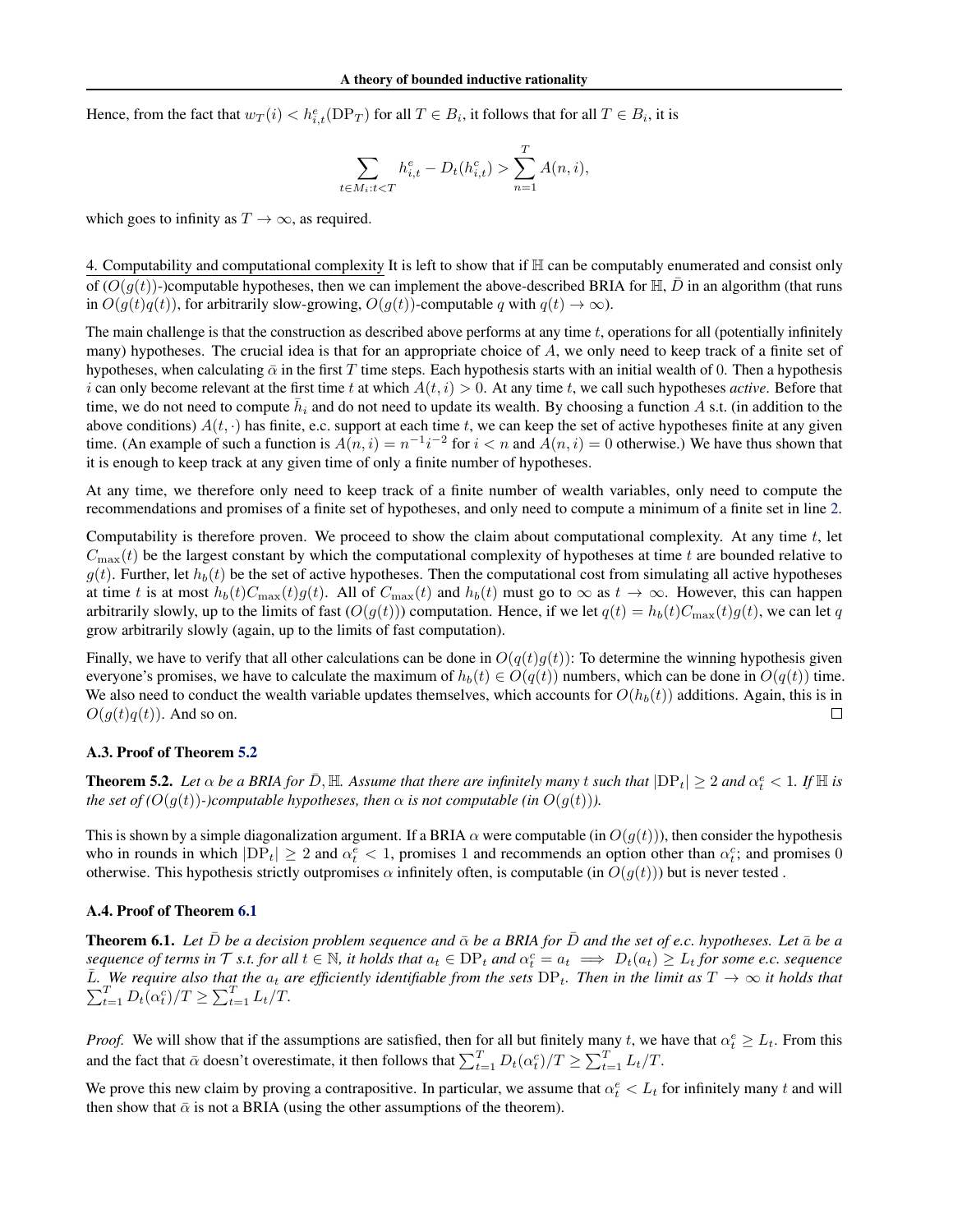Consider hypothesis  $\bar{h}_i$  such that  $h_{i,t} = (a_t, L_t)$ . Because  $\bar{L}$  is e.c. and the  $\bar{a}$  are efficiently identifiable,  $\bar{h}$  is e.c. We now show that  $\bar{h}_i$  is not covered by  $\bar{\alpha}$ , which shows that  $\bar{\alpha}$  is not a BRIA. By assumption,  $\bar{h}_i$  strictly outpromises  $\bar{\alpha}$  infinitely often. It is left to show that there is no  $M_i$  as specified in the hypothesis coverage criterion, i.e. no  $M_i$  on which  $\bar{h}_i$  consistently underperforms its promises.

If  $t \in M_i$ , then  $\alpha_t^c = h_{i,t}^c = a_t$  and therefore  $D_t(a_t) \ge L_t$ . It follows that for all T,

$$
l_T(\bar{\alpha}, \bar{D}, M_i, \bar{h}_i) = \sum_{t \in M_i: t < T} \underbrace{D_t(h_{i,t}^c)}_{\geq L_t} - \underbrace{h_{i,t}^e}_{=L_t} \geq 0.
$$

Thus,  $\bar{\alpha}$  violates the coverage criterion for  $\bar{h}_i$ .

#### <span id="page-13-0"></span>A.5. Proof of Theorem [6.2](#page-5-4)

**Theorem 6.2.** Let  $\bar{D}$  be a decision problem sequence and  $\alpha$  be a BRIA for  $\bar{D}$ . Let  $\bar{\alpha}$  be a sequence of terms in  $\tau$  s.t.  $a_t \in \text{DP}_t$  *for all*  $t \in \mathbb{N}$  *and the values*  $D_t(a_t)$  *are drawn independently from distributions with e.c. means*  $\bar{\mu}$ *. Let the*  $a_t$  *be* efficiently identifiable from  $DP_t$ . Then almost surely in the limit as  $T\to\infty$ , it holds that  $\sum_{t=1}^T D_t(\alpha_t^c)/T\geq \sum_{t=1}^T \mu_t/T$ .

*Proof.* We need only show that with probability 1 for all  $\epsilon > 0$  it holds that for all but finitely many times t that  $\alpha_t^e \geq \mu_t - \epsilon$ . From this and the no overestimation property of  $\bar{\alpha}$ , the conclusion of the theorem follow.

Again we prove the following contrapositive: If there is some  $\epsilon > 0$  s.t. with some positive probability  $p > 0$  we infinitely often have that  $\alpha_t^e < \mu_t - \epsilon$ , then  $\bar{\alpha}$  is with positive probability not a BRIA.

Consider the hypothesis  $\bar{h}_{a,\epsilon}$  that at each time t promises  $\max(\mu_t - \epsilon, 0)$  and recommends  $a_t$ . Since with probability p,  $\bar{h}_{a,\epsilon}$ infinitely often outpromises  $\bar{\alpha}$ , it must in these cases (and therefore with probability (at least) p) be tested infinitely often. (If not, we  $\bar{\alpha}$  would in these cases not be a BRIA and we would be done.) In these cases (i.e., when  $\bar{h}_{a,\epsilon}$  is tested infinitely often), let the test set be some infinite set  $M \subseteq \mathbb{N}$ . (Note that M may depend on  $\overline{D}$  and inherit its stochasticity. This will not matter for the following, though.) For simplicity, let M be the empty set if  $\bar{h}_{a,\epsilon}$  does not outpromise  $\alpha$  infinitely often. By Lemma [A.1,](#page-10-4) we can assume WLOG that for all  $t \in M$ ,  $h_{a,\epsilon}^e = \mu_t - \epsilon$ . Now notice that

$$
\frac{1}{|M_{i,\leq T}|}l_T(\alpha,\bar D,M_i,\bar h_i)=\frac{1}{|M_{i,\leq T}|}\sum_{t\in M_{i,\leq T}}D_t(h_{a,\epsilon,t}^c)-h_{a,\epsilon,t}^e=\frac{1}{|M_{i,\leq T}|}\sum_{t\in M_{i,\leq T}}D_t(a_t)-(\mu_t-\epsilon).
$$

Conditioning on the (probability  $p$ ) event that  $h$  infinitely often outbids and therefore that  $M$  is infinite, it must then with probability 1 be the case that  $\sum_{t \in M_{i, \leq T}} D_t(a_t) - (\mu_t - \epsilon) \underset{\text{w.p. 1}}{\rightarrow} \epsilon$  as  $T \rightarrow \infty$  by the law of large numbers. We have thus shown that with positive probability  $(p)$   $\bar{h}_{a,\epsilon}$  outpromises  $\bar{\alpha}$  infinitely often while  $\bar{h}_{a,\epsilon}$ 's record  $l_T(\alpha,\bar{D},M_i,\bar{h}_i)$  is positive in all but finitely many rounds. Thus, in this positive-probability event  $\bar{\alpha}$ 's infinitely many rejections of  $\bar{h}_{a,\epsilon}$  violates the coverage criterion.  $\Box$ 

#### A.6. Proof of Theorem [6.4](#page-5-7)

**Definition A.2.** We say a sequence  $(D_t(a_t))_{t\in\mathbb{N}}$  is  $(O(h(t))$  *boundedly) van Mises–Wald–Church (vMWC) random with means*  $\bar{\mu}$  if for every infinite set  $S \subseteq \mathbb{N}$  that is decidable (in  $O(h(t))$  time) given everything revealed by  $\bar{D}$  up until time t, we have  $\lim_{T \to \infty} \sum_{t \in S_{\le T}} D_t(a_t) - \mu_t = 0$ .

**Theorem 6.4.** Let  $\bar{\mu}$  be an e.c. sequence on [0, 1]. Let  $\bar{D}$  be a decision problem sequence and  $\alpha$  be an  $O(h(t))$ -computable *BRIA for*  $\bar{D}$  *covering all e.c. hypotheses. Let*  $\bar{a}$  *be a sequence of terms in*  $\mathcal{T}$  *s.t.*  $a_t \in DP_t$  *for all*  $t \in \mathbb{N}$  *and the values*  $D_t(a_t)$  are  $O(h(t))$ -boundedly vMWC random with means  $\bar{\mu}$ . Then in the limit as  $T\to\infty$ , it holds that  $\sum_{t=1}^T D_t(\alpha_t^c)/T\geq 0$  $\sum_{t=1}^{T} \mu_t/T$ .

*Proof.* We prove the theorem by proving that for all  $\epsilon > 0$ ,  $\alpha_t^e \geq \mu_t - \epsilon$  for all but finitely many t. As usual, we prove this by proving the following contrapositive: assuming this is not the case,  $\bar{\alpha}$  is not a BRIA. To prove this, consider hypothesis  $\bar{h}_{a,\epsilon}$  that at each time t promises  $\max(\mu_t - \epsilon, 0)$  and recommends  $a_t$ . Since  $\bar{h}_{a,\epsilon}$  infinitely often outpromises  $\bar{\alpha}$ , it must tested infinitely often. Let the test set be some infinite set  $M \subseteq \mathbb{N}$ . By Lemma [A.1,](#page-10-4) we can assume WLOG that for all  $t \in M$ ,  $h_{a,\epsilon}^e = \mu_t - \epsilon$ .

 $\Box$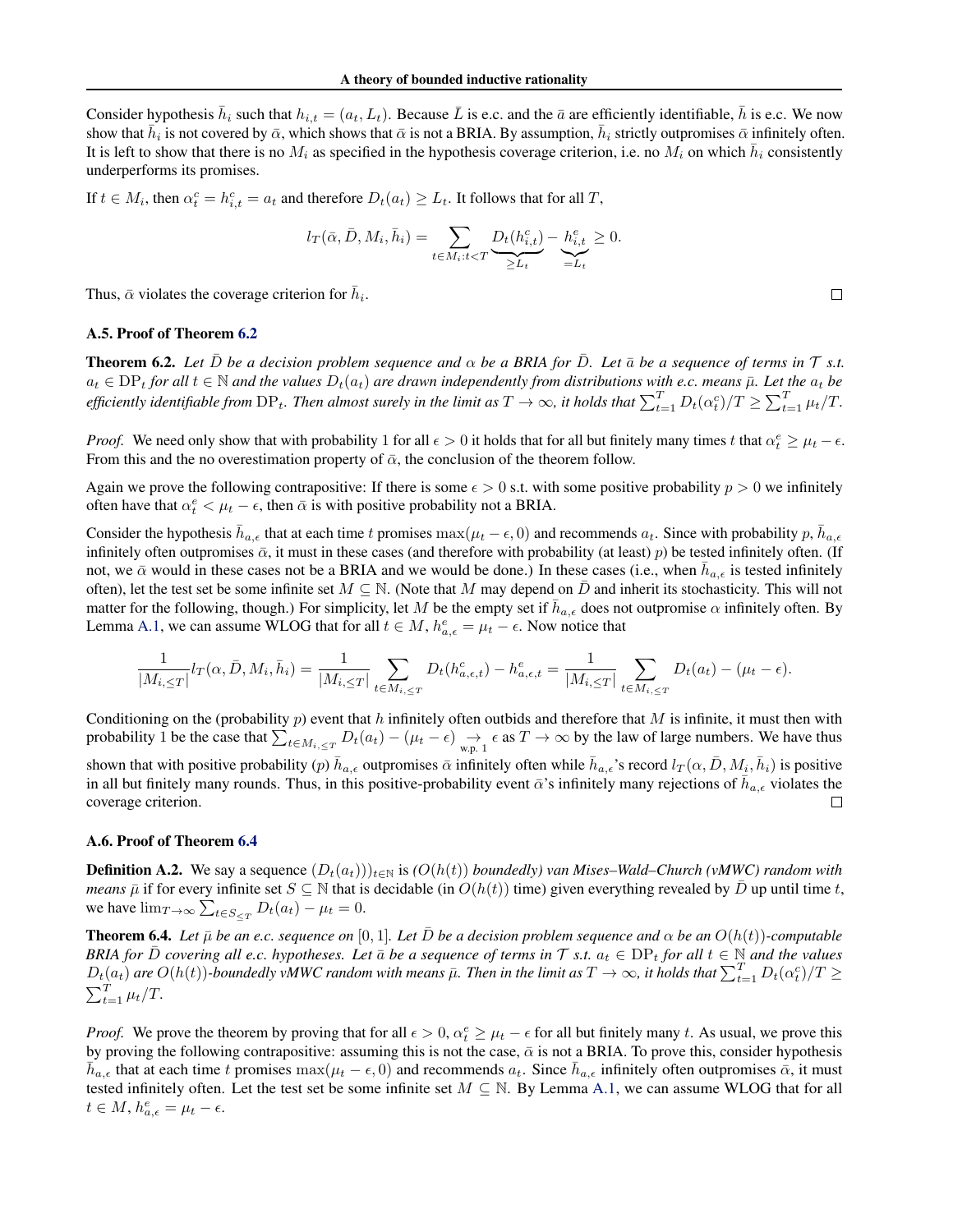Now notice that M is by assumption computable in  $O(h(t))$  given the information available at time t. Now

$$
\frac{1}{|M_{i,\leq T}|}l_T(\alpha,\bar{D},M_i,\bar{h}_i)=\frac{1}{|M_{i,\leq T}|}\sum_{t\in M_{i,\leq T}}D_t(a_t)-(\mu_t-\epsilon)\underset{\text{w.p. }1}{\rightarrow}\epsilon\text{ as }T\rightarrow\infty,
$$

where the final step is by the fact that  $(D_t(a_t))_t$  is vMWC random with means  $\bar{\mu}$ . Hence, with probability 1,  $\bar{h}_{a,\epsilon}$ 's record  $l_T(\alpha, \bar{D}, M_i, \bar{h}_i)$  is positive in all but finitely many rounds. Thus,  $\bar{\alpha}$ 's infinitely many rejections of  $\bar{h}_{a,\epsilon}$  violates the coverage criterion.  $\Box$ 

#### A.7. Proof of Theorem [7.1](#page-6-1)

**Theorem 7.1.** Let  $\bar{\alpha}_1, \bar{\alpha}_2$  be BRIAs for the decision problem sequences  $\bar{D}^{\alpha_1}, \bar{D}^{\alpha_2}$ , respectively. Assume that for each player *i*, and each pair of  $a_{-i} \in A_{-i}$  and a best response  $a_i^*$  to  $a_{-i}$ , there is a safe  $a_{-i} \to a_i^*$  hypothesis that either outpromises  $\bar\alpha_i$  *only finitely many times or whose test set in*  $\bar\alpha_1$  *is weakly uncorrelated with*  $\bar\alpha_2$ . If  $\alpha_{1,t}^c, \alpha_{2,t}^c$  *converge to choosing, with frequency* 1*, the options corresponding to*  $a_1 \in A_1$ ,  $a_2 \in A_2$ *, then*  $(a_1, a_2)$  *is a Nash equilibrium of the underlying game.* 

*Proof.* We prove this by contradiction. That is, we assume that  $\bar{\alpha}_1, \bar{\alpha}_2$  converge to choosing some non-NE  $(a_1, a_2)$  with frequency 1, and then show a contradiction to the assumption that  $\bar{\alpha}_1, \bar{\alpha}_2$  are BRIAs.

WLOG let there be a best response  $a_1^* \in A_1$  s.t.  $u_1(a_1^*, a_2) > u_1(a_1, a_2)$ . Then consider a safe, weakly uncorrelated  $a_2 \to a_1^*$  hypothesis  $\bar{h}_i$ .

First we show that  $\bar{\alpha}_1$  infinitely often rejects  $h_i$ . The no overestimation criterion applied to  $\bar{\alpha}_1$  states that  $\sum_{t=1}^T (\alpha_{1,t}^e D_t(\alpha_{1,t}^c))/T \leq 0$  as  $T \to 0$ . Now by the assumption that  $(a_1, a_2)$  is played with limit frequency  $1, \sum_{t=1}^T D_t(\alpha_{1,t}^c)/T \to$  $u_1(a_1, a_2)$  as  $T \to 0$ . Hence,  $\sum_{t=1}^T \alpha_{1,t}^e/T \le u_1(a_1, a_2)$  as  $T \to 0$ . It follows in particular that for all  $\epsilon > 0$  with positive limit frequency among  $t \in \mathbb{N}$ , we have that  $\alpha_{1,t}^e < u_1(a_1,a_2) + \epsilon$ . Because  $\alpha_2$  plays  $a_2$  with limit frequency 1,  $h_i$  (by definition of a safe  $a_2 \to a_1^*$  hypothesis) therefore promises above  $u_1(a_1, a_2) + \epsilon$  for some  $\epsilon$  with limit frequency 1 and therefore infinitely often outpromises  $\bar{\alpha}$ .

Hence there must be an infinite test set M for  $h_i$ . As usual, we will assume WLOG (by Lemma [A.1\)](#page-10-4) that M includes only rounds in which  $\bar{h}_i$  submits non-zero promises. Now consider the average empirical record

$$
\frac{1}{|M_{\leq T}|} l_T(\bar{\alpha}_1, \bar{D}^{\alpha_1}, M, \bar{h}) = \frac{1}{|M_{\leq T}|} \sum_{t \in M_{\leq T}} D_t(h_{i,t}^c) - \frac{1}{|M_{\leq T}|} \sum_{t \in M_{\leq T}} h_{i,t}^e.
$$
 (3)

By assumption,  $\alpha_2$  chooses  $a_2$  with limit frequency 1. From this it follows that  $\bar{h}_i$  recommends  $a_1^*$  with limit frequency 1. By the assumption about weakly uncorrelated testing of  $\bar{h}_i$ , it also follows that  $\alpha_2$  chooses  $a_2$  with limit frequency 1 on M. From this, it is easy to show that first average converges to  $u_1(a_1^*, a_2)$ . Since  $h_{i,t}^e \le u_1(a_1^*, a_2) - \epsilon$  for some (constant)  $\epsilon > 0$ , the second is always less then  $u_1(a_1^*, a_2) - \epsilon$ . It follows that  $l_T(\bar{a}_1, \bar{D}^{\alpha_1}, M, \bar{h})/|M_{\leq T}| \geq \epsilon$  in the limit and therefore also  $l_T(\bar{\alpha}_1, \bar{D}^{\alpha_1}, M, \bar{h}) \rightarrow +\infty$ , violating the coverage criterion.  $\Box$ 

#### A.8. Proof of Theorem [7.2](#page-6-2)

**Theorem 7.2.** For each game  $(A_1, A_2, u_1, u_2)$  and strict Nash equilibrium  $(a_1, a_2) \in A_1 \times A_2$ , there is a pair of *randomizing agents*  $\bar{\alpha}_1$  *and*  $\bar{\alpha}_2$  *that are BRIAs with probability 1 relative to any (countable) set of hypotheses*  $\mathbb H$  *and that converge to playing*  $(a_1, a_2)$  *with probability 1.* 

*Proof.* We construct the BRIAs as follows. Basically we use the same construction as that in Appendix [A.2](#page-10-5) for the special case of  $\mathbb{S} = \{\mathbb{N}\}\.$  However, we add onto this that in every round with some fixed probability  $p \in (0,1)$ , the market chooses the equilibrium action  $a_i$  regardless of the highest-bidding hypothesis' recommendation. The estimate in these rounds is nonetheless that of the highest-bidding hypothesis. In these replacement rounds, no hypothesis is tested and therefore no hypothesis spends allowance money. The constant  $p$  is picked in such a way that it is ensured that the unique best response to this market is always the other player's equilibrium action  $a_{-i}$ .

We have to show that agents constructed in this way are indeed BRIAs with probability 1 and that they almost surely converge to playing the given equilibrium  $(a_1, a_2)$  with frequency 1.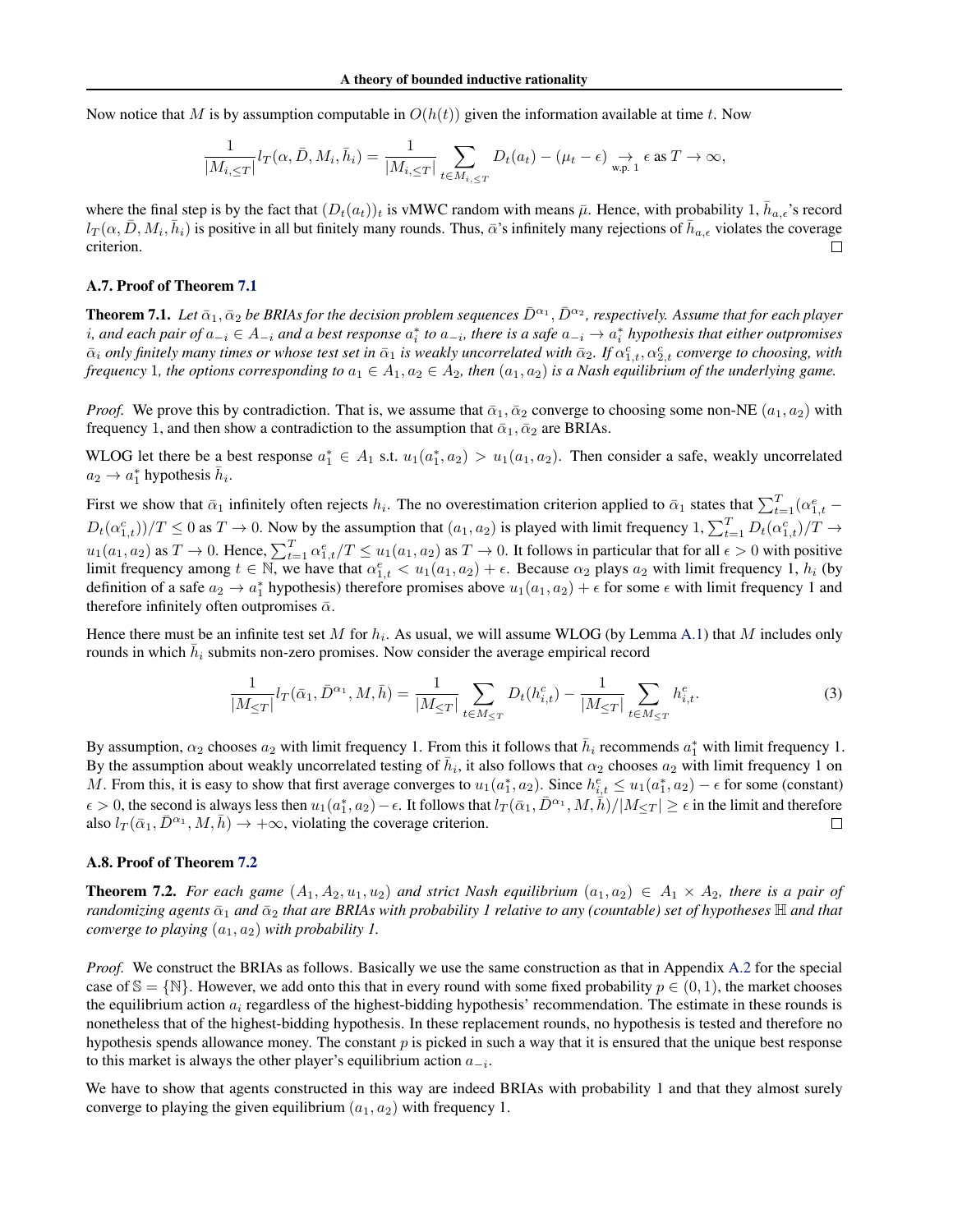No overestimation: We have to show that per-round overestimation goes to 0 with probability 1. Let R be the (i.i.d. randomly selected) set of rounds in which  $a_i$  is played by "replacement" without any testing. It is

$$
\frac{1}{T}\mathcal{L}_T(\bar{\alpha}_1, \bar{D}, \mathbb{N}) = \frac{1}{T} \sum_{T=1}^T \alpha_{1,t}^e - D_t(\alpha_{1,t}^c)
$$
\n(4)

$$
= \frac{1}{T} \sum_{t \in R_{\leq T}} h_{i_t, t}^e - D_t(a_i) + \frac{1}{T} \sum_{t \in \{1, \dots, T\} - R} h_{i_t, t}^e - D_t(h_{i_t, t}^c)
$$
(5)

<span id="page-15-1"></span>
$$
\leq \frac{1}{T} \sum_{t \in R_{\leq T}} h_{i_t, t}^e - D_t(h_{i_t, t}^c) + \frac{1}{T} \sum_{t \in \{1, \dots, T\} - R} h_{i_t, t}^e - D_t(h_{i_t, t}^c) \text{ w.p. 1 as } T \to \infty.
$$
 (6)

The last step is due to the fact that by construction,  $a_i$  is always optimal in expectation. Now, the first of the two summands in the last line can be shown to approach 0 by the same argument that we used in the proof of non overestimation of our BRIA algorithm in Appendix [A.2:](#page-10-5) the cumulative loss is bound by allowance distributed (plus the negligible initial wealth) and per-round-allowance goes to 0. But now notice that the second and first sums are the same, except that they are over complementary sets. However, since R is randomly sampled, the terms must approach each other on average, as follows:

$$
\frac{1}{Tp}\sum_{t\in R_{\leq T}}h^e_{i_t^*,t}-D_t(h^c_{i_t^*,t})-\frac{1}{T(1-p)}\sum_{t\in\{1,...,T\}-R}h^e_{i_t^*,t}-D_t(h^c_{i_t^*,t})\rightarrow 0\text{ w.p. 1 as }T\rightarrow\infty.
$$

Hence, because the latter sum is bound by allowance, the former sum is in the limit almost surely bounded by allowance times  $1/p$ . We conclude that both summands in line [6](#page-15-1) approach 0 and therefore that the no overestimation criterion is satisfied.

Hypothesis coverage: The low *relative* loss property can be shown in the same way as in the proof of Theorem [5.1](#page-4-1) in Appendix [A.2:](#page-10-5) whenever a hypothesis strictly outpromises  $\alpha_1$ , it must by construction of  $\bar{\alpha}_1$  have insufficient wealth. This in turn implies by how wealth in the construction works that the hypothesis must have empirically underperformed its estimates.

Convergence to  $(a_1, a_2)$ : Finally, we need to prove that these BRIAs indeed almost surely converge to playing  $(a_1, a_2)$ with frequency 1, i.e., that each player plays  $a_i$  with frequency 1 rather than just with frequency p. This can be shown by essentially the same argument as the proof of Theorem [6.2](#page-5-4) in Appendix [A.5.](#page-13-0) By choice of  $p$ , recommending  $a_i$  guarantees an expected value that is greater than that of any other action. П

### <span id="page-15-0"></span>B. More on randomization and regret

In the literature on multi-armed bandit problems, authors usually consider the goal of regret minimization. A natural rationality requirement is for per-round average regret to go to 0. This is sometimes called Hannan consistency. For any given agent c, the Simplified Adversarial Offer  $SAO<sub>c</sub>$  of Section [3.2](#page-2-0) is a problem on which regret is necessarily high. However, if we assume that the agent at time  $t$  can randomize in a way that is independent of how the rewards are assigned by  $D_t$ , it can actually be ensured that per-round regret (relative to any particular hypothesis) goes to 0 (see Section [8\)](#page-6-0). In the literature on such Newcomb-like problems (see Section [8\)](#page-6-0), an idea closely related to regret minimization has been discussed under the name ratificationism (see [Weirich,](#page-9-20) [2016,](#page-9-20) for an introduction and overview). Ratificationism similarly uses distributions over actions (see, e.g., the formal description by [Bell et al.,](#page-8-21) [2021\)](#page-8-21), though often these are not meant to arise from randomization (e.g. [Arntzenius,](#page-8-22) [2008\)](#page-8-22).

Arguably the assumption that the agent can independently randomize is almost always satisfied for artificial agents in practice. For instance, if an agent wanted to randomize independently, then for an adversary to predict the program's choices, it would not only need to know the program's source code. It would also require (exact) knowledge of the machine state (as used by pseudo-random number generators); as well as the exact content of any stochastic input such as video streams and hardware/true random number generators. Independent randomization might not be realistic for humans (to whom randomization requires some effort), but none of these theories under discussion (the present one, regret minimization, full Bayesian updating, etc.) are directly applicable to humans, anyway.

Nevertheless, we are conceptually bothered by the assumption of independent randomization. It seems desirable for a theory of choice to make as few assumptions as possible about the given decision problems. Moreover, we can imagine situations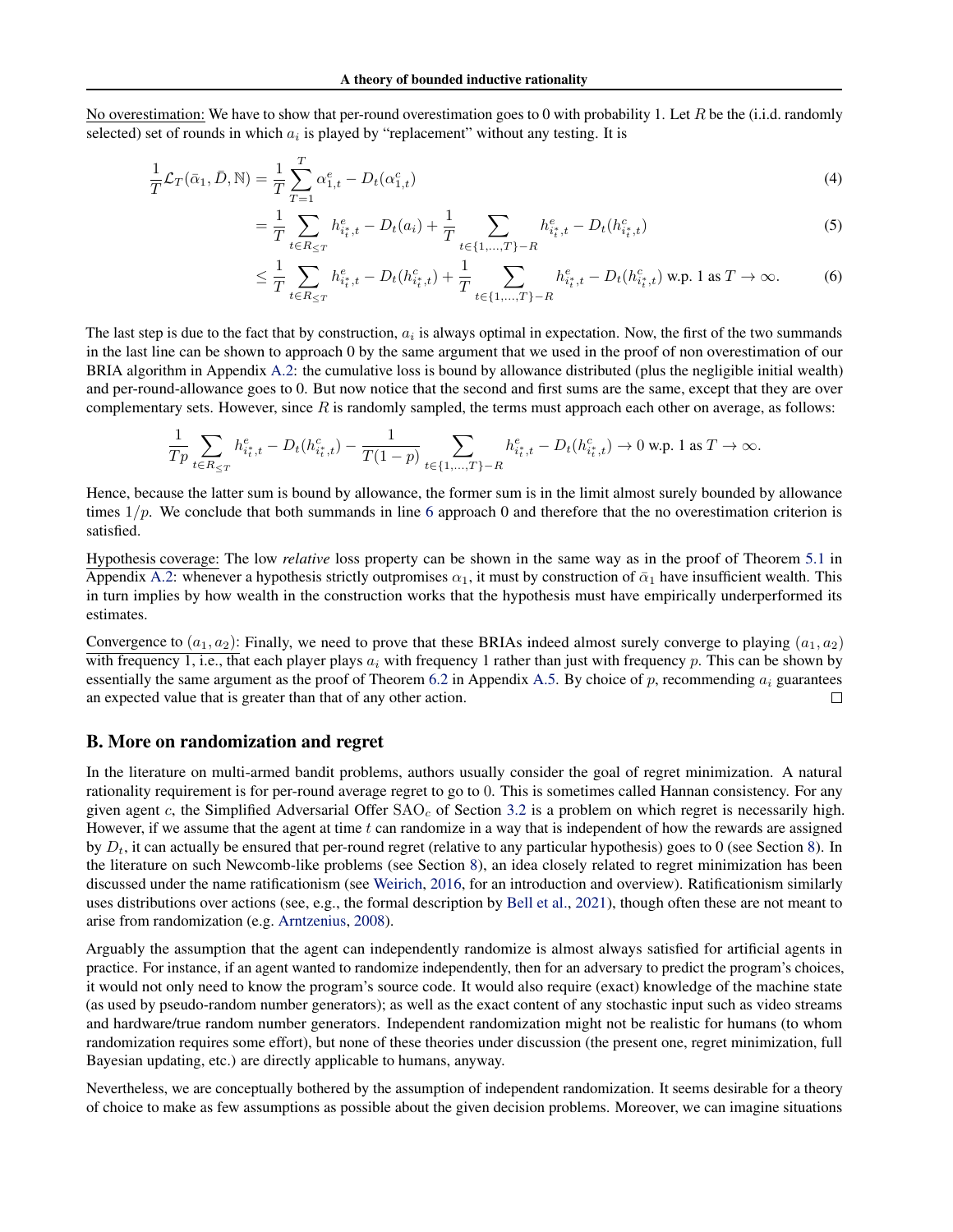in which independent randomization is unavailable to a given agent. It seems odd for a theory of learning to be contingent on the fact that such situations are (currently) rare or practically insignificant. A detailed discussion of this philosophical concern is beyond the scope of this paper.[4](#page-16-1)

In the rest of this section, we discuss the goal of regret minimization under the assumption that algorithms *can* randomize independently of  $\bar{D}$ . The problems discussed in this section all involve references to the agent's choice.

We consider a version of Newcomb's problem (introduced by [\(Nozick,](#page-8-17) [1969\)](#page-8-17); see Section [8](#page-6-0) for further discussion and references). In particular, we consider for any chooser c the decision problem  $NP_c = \{a_1, a_2\}$  which is resolved as follows. First, we let  $D(a_1) = 1/4 + P(c = a_1)/2$ . So the value of  $a_1$  is proportional to the probability that c chooses  $a_1$ . And second, we let  $D(a_2) = D(a_1) + P(c = a_1)/4$ .

If we let  $p = P(c = a_1)$ , then the expected reward of c in this decision problem is  $1/4 + p/2 + (1 - p)p/4$ . It is easy to see that this is strictly increasing in p and therefore maximized if  $c = a_1$  deterministically. The regret, on the other hand, of c is  $p^2/4$ , which is also strictly increasing in p on [0, 1] and therefore minimized if  $c = a_2$  deterministically. Similarly, the competitive ratio is given by

$$
\frac{1/4 + 3p/4}{1/4 + p/2 + (1 - p)p/4},
$$

which is also strictly increasing in p on [0,1] and therefore also minimized if  $c = a_2$  deterministically. Regret and competitive ratio minimization as rationality criteria would therefore require choosing the policy that minimizes the actual reward obtained in this scenario, only to minimize the value of actions not taken.

As noted in Section [8,](#page-6-0) it is a controversial among decision theorists what the rational choice in Newcomb's problem is. However, from the perspective of this paper in this particular version of the problem, it seems undesirable to require reward minimization. Also, it is easy to construct other (perhaps more convincing) cases. For example, if a high reward can be obtained by taking some action with a small probability, then regret minimizers take that action with high probability in a positive-frequency fraction of the rounds. Or consider a version of Newcomb's problem in which  $D(a_1)$  is defined as before, but  $D(a_2) = D(a_1)$ . On such problems, Hannan-consistency is trivially satisfied by any learner, even though taking  $a_1$  with probability 1 is clearly optimal.

### <span id="page-16-0"></span>C. Some regret minimizers satisfy a generalized BRIA criterion

We here show that some regret minimizers satisfy a slightly generalized version of the BRIA criterion. We first have to give a formal definition of regret. Since the literature on adversarial bandit problems with expert advice does not consider experts who submit estimates in the way that our hypotheses do, we cannot use an existing definition and will instead make up our own. For simplicity, we will only consider the case  $\mathbb{S} = \mathbb{N}$ .

Let  $\bar{D}$  be a decision process,  $\bar{\alpha}$  be an agent and  $\mathbb{H} = \{h_1, h_2, ...\}$  be a set of hypotheses. For simplicity, let  $\mathbb{H}$  be finite. For each  $h_i \in \mathbb{H}$ , let  $B_i := \{t \in \mathbb{N} \mid h_{i,t}^e > \alpha_t^e\}$  be the set of rounds in which  $h_i$  outpromises  $\alpha$ . We define the average per-round regret of the learner to hypothesis  $h_i$  up to time T as

$$
\text{REGRET}_{m,T} = \mathbb{E}\left[\frac{1}{|B_{m,\leq T}|}\sum_{t \in B_{m,\leq T}} D_t(h_{i,t}^c) - \alpha_t^e\right].
$$

As before, the bidding mechanisms means that hypotheses can specialize on specific types of decisions.<sup>[5](#page-16-2)</sup> As is common in the adversarial bandit problem literature, we will be interested in learning algorithms that guarantee average regret to go to zero as  $|B_{m,.$ 

Regret is somewhat analogous to the cumulative empirical record on the test set. As with the coverage condition, low regret can be achieved trivially by setting  $\alpha^e = 1$ . Thus, if we replace the coverage criterion with a sublinear-regret requirement, we have to keep the no overestimation criterion.

<span id="page-16-1"></span><sup>4</sup> For brief discussions of this and closely related concerns in the literature on Newcomb-like problems, see [Richter](#page-9-21) [\(1984\)](#page-9-21), [Harper](#page-8-23) [\(1986\)](#page-8-23), [Skyrms](#page-9-22) [\(1986\)](#page-9-22), [Arntzenius](#page-8-22) [\(2008,](#page-8-22) Section 9), [Levinstein & Soares](#page-8-24) [\(2020\)](#page-8-24), and [Oesterheld & Conitzer](#page-9-8) [\(2021,](#page-9-8) Section IV.1).

<span id="page-16-2"></span><sup>&</sup>lt;sup>5</sup>Note that we subtract the agent's *estimates*, not the utility that  $\bar{\alpha}$  in fact achieves. This is important. Otherwise, the learner can set  $\alpha^e = 0$  even in rounds in which  $D_t(\alpha_t^e)$  is (expected to be) high, thus circumventing the expert's bidding mechanism.

Still, there are alternative definitions that also work. For example, one might count regret only in rounds in which  $\alpha$  and  $h_i$  differ in their recommendations.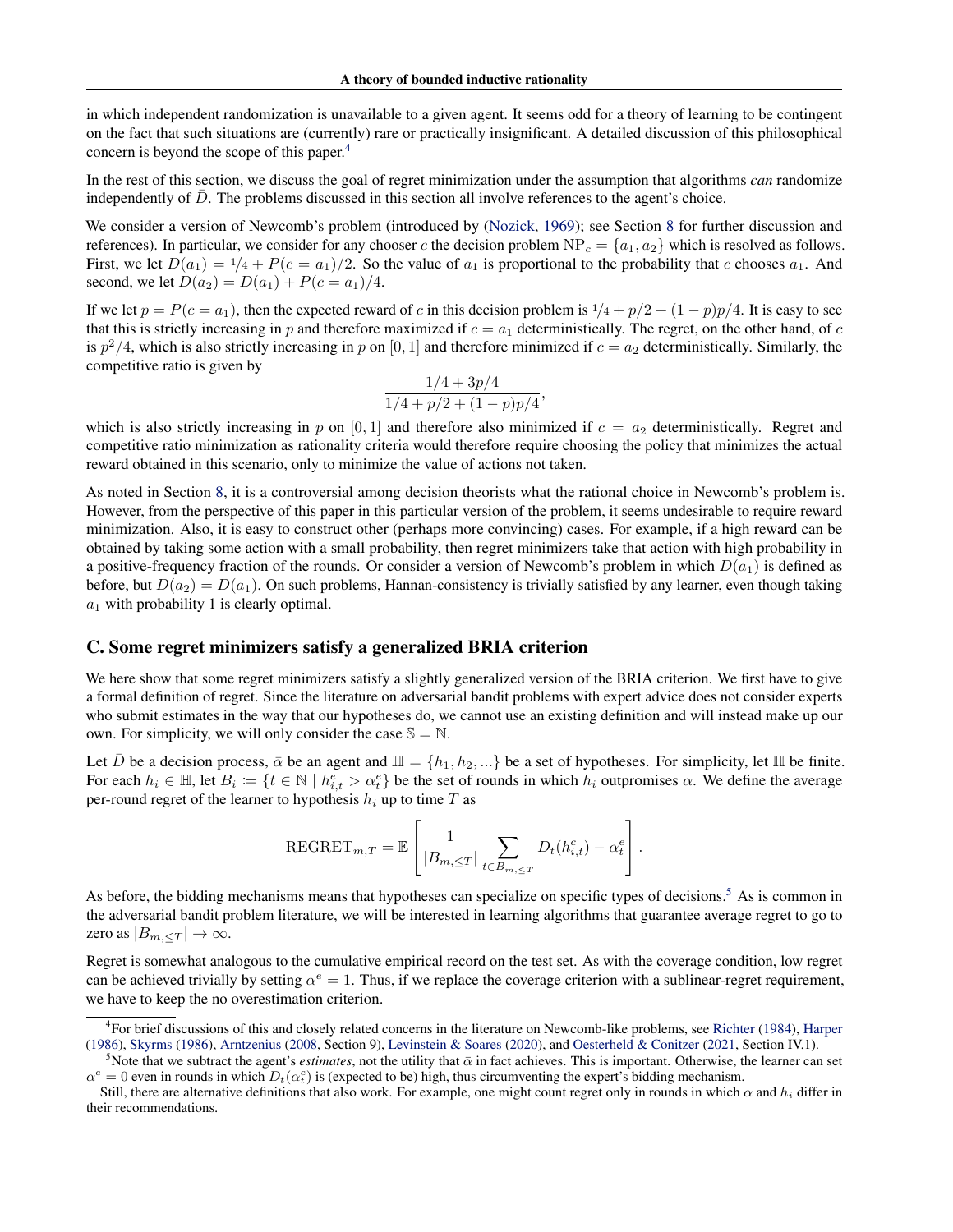*Conjecture* C.1. Let D be a decision process where  $|DP_t|$  is bounded for all  $t \in N$ . With access to an independent source of randomization, and given access to the outputs of all hypotheses in H, we can compute  $\bar{\alpha}$  that does not overestimate on N s.t. for all hypotheses  $h_i$ ,  $\text{REGRET}_{i,T} \to 0$  with probability 1 if  $|B_{i,\leq T}| \to \infty$ .

As noted elsewhere, without independent randomization it is clear that such an  $\bar{\alpha}$  cannot be designed. Even with independent randomization, it is not obvious whether the conjecture holds. However, similar results in the literature on adversarial bandit problems with expert advice lead us to believe that it does. That said, we have not been able to prove the conjecture by using simply the results from that literature.

**Theorem C.2.** Let  $\bar{\alpha}$  be an independently randomized agent that does not overestimate on  $\bar{N}$  and ensures sublinear regret with probability 1 relative to all hypotheses in some finite set  $\mathbb{H} = \{h_i\}_i$ . Further assume that for all hypotheses  $h_i$ ,  $P(\alpha_t^c=h_{i,t}^c) \in \omega(1/t)$  among  $t \in B_i$ . Then we can compute based on  $\alpha$  a new agent  $\tilde{\alpha}$  that does not overestimate and that *satisfies for each hypothesis* h<sup>i</sup> *that is infinitely often rejected,*

<span id="page-17-0"></span>
$$
\sum_{t \in B_{i,\leq T}} \frac{\mathbb{1}[\alpha_t^c = h_{i,t}^c]}{P(\alpha_t^c = h_{i,t}^c)} (D_t(h_{i,t}^c) - h_{i,t}^e) \to -\infty
$$
\n(7)

*among T at which*  $\tilde{\alpha}$  *rejects*  $h_i$ *.* 

Notice that the left-hand side of line [7](#page-17-0) is a weighted version of the cumulative empirical record on the set  $\{t \in B_{i,\leq T} \mid$  $\alpha_t^c = h_{i,t}^c$ .

The proof combines one key idea from the literature on adversarial multi-armed bandits – importance-weighted estimation – and one from this paper – the decision auction construction (Appendix [A.2\)](#page-10-5).

*Proof.* For  $t \in B_i$ , define

$$
\hat{\mathbf{R}}_{i,t} = \frac{\mathbb{1}[\alpha_t^c = h_{i,t}^c]}{P(\alpha_t^c = h_{i,t}^c)} (D_t(h_{i,t}^c) - \alpha_t^e),
$$

where we assume  $P(\alpha_t^c = h_{i,t}^c) > 0$ . As usual we then have that  $\mathbb{E} \left[ \hat{R}_{i,t} \right] = D_t(h_{i,t}^c) - \alpha_t^e$ . For  $t \notin B_i$ , define  $\hat{R}_{i,t} = 0$ . Hence,  $\hat{R}_{i,t}$  can be used as an unbiased estimator of the regret in a single round. Further,  $\text{Var}(\hat{R}_{m,t}) \in o(t)$ , and thus  $\sum_{t=1}^{T} \text{Var}(\hat{R}_{m,t}) \in o(T^2)$ . By Kolmogorov's strong law of large numbers,

$$
\frac{1}{T} \sum_{t \in B_{m,\leq T}} \hat{R}_{m,t} - \frac{1}{T} \sum_{t \in B_{m,\leq T}} D_t(h_{i,t}^c) - \alpha_t^e \frac{1}{T} \sum_{t=1}^T \hat{R}_{m,t} - \frac{1}{T} \sum_{t=1}^T D_t(h_{i,t}^c) - \alpha_t^e 0 \text{ as } T \to \infty
$$

In other terms,

$$
\sum_{t \in B_{m,\leq T}} \hat{R}_{m,t} - \sum_{t \in B_{m,\leq T}} D_t(h_{i,t}^c) - \alpha_t^e
$$

is sublinear.

We now construct new estimates. Fix a non-decreasing, sublinear function CA:  $\mathbb{N} \to \mathbb{R}$  with  $CA(T) \to \infty$ . (These are cumulative versions of the allowance functions from the construction in Appendix [A.2.](#page-10-5)) Next, we define

$$
\mathcal{L}_{i,T} := \sum_{t \in M_{i,\leq T}} \frac{\mathbb{1}[ \alpha^c_t = h^c_{i,t}]}{P(\alpha^c_t = h^c_{i,t})} (D_t(h^c_{i,t}) - h^e_{i,t}) \sum_{t \in B_{i,\leq T} - M_i} \frac{\mathbb{1}[ \alpha^c_t = h^c_{i,t}]}{P(\alpha^c_t = h^c_{i,t})} (D_t(h^c_{i,t}) - \alpha^e_t),
$$

<span id="page-17-1"></span>where  $M_i \subseteq B_i$  will be defined in a second. Define  $w_T(i) = CA(T) + \mathcal{L}_{i,T}$ . Now at each time t, we define our new estimate as

$$
\tilde{\alpha}_t^e = \max(\alpha_t^e, \max_{i:w_{t-1}(i)\geq 0} h_{i,t}^e). \tag{8}
$$

Finally, let  $M_i$  be the set of rounds in which i is the maximizer in Eq. [8](#page-17-1) through the outer max.

We now need to show two things: That cumulative overestimation is still sublinear even for the new increased  $\tilde{\alpha}_t^e$  and that the claimed variant of the hypothesis coverage criterion is satisfied.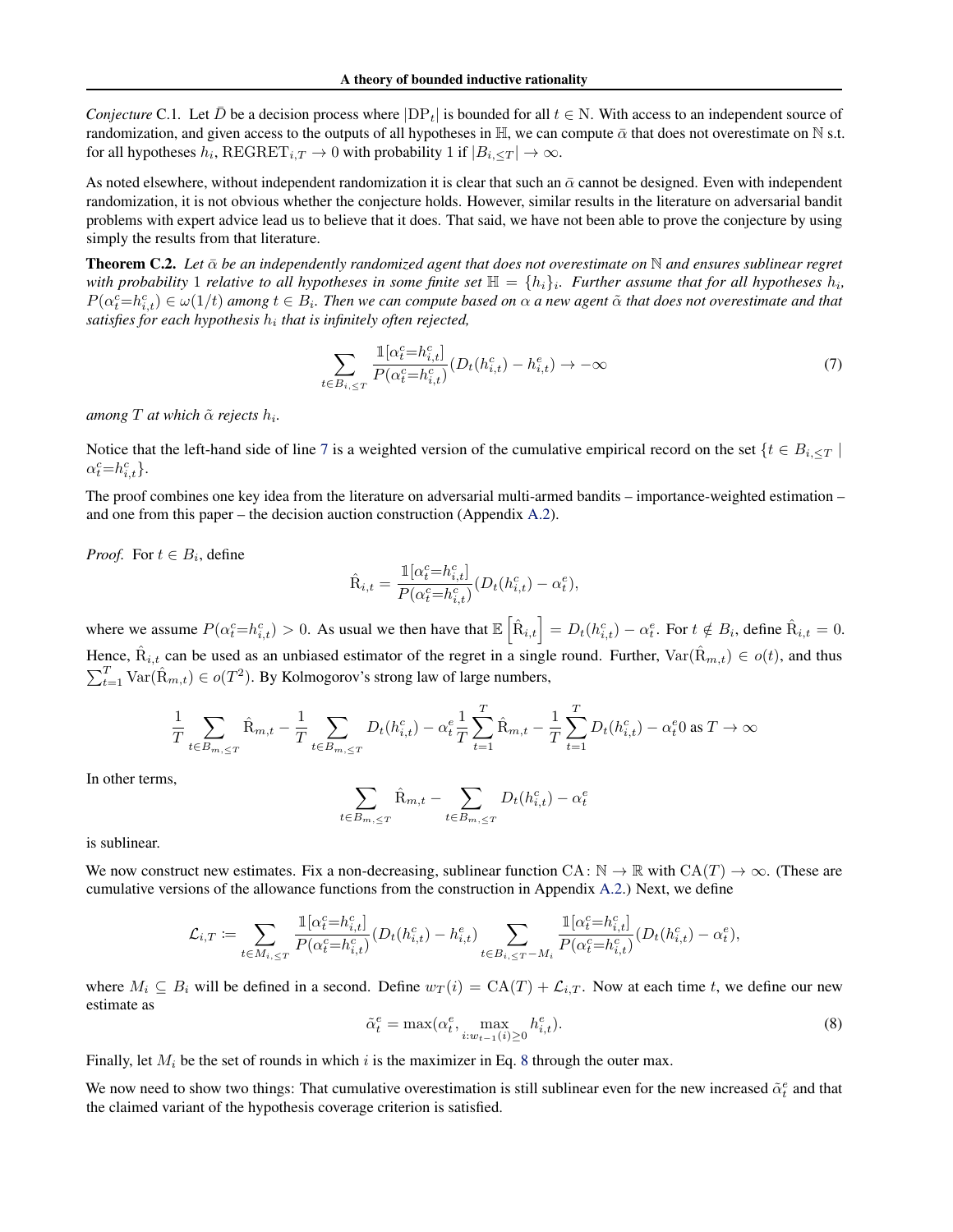We start with hypothesis coverage. First notice that because  $M_i \subseteq B_i$  and for  $t \in B_i$ ,  $h_{i,t}^e > \alpha_t^e$ , we get that

$$
w_T(i) \geq \text{CA}(T) + \sum_{t \in B_{m, \leq T}} \frac{1 \left[ \alpha_t^c = h_{i,t}^c \right]}{P_t(\alpha_t^c = h_{i,t}^c)} (D_t(h_{i,t}^c) - h_{i,t}^e).
$$

Thus, whenever  $h_{i,T}^e > \tilde{\alpha}_T^e$ , then by construction  $w_t(i) < 0$ , and therefore

$$
\sum_{t \in B_{i,\leq T}} \frac{\mathbb{1} \left[ \alpha_t^c = h_{i,t}^c \right]}{P(\alpha_t^c = h_{i,t}^c)} (D_t(h_{i,t}^c) - h_{i,t}^e) \leq -CA(T).
$$

Thus, we get that among  $T \in \tilde{B}_i$  (the times where t strictly outpromises the new estimates), the empirical record on the test set goes to  $-\infty$ .

It is left to show that overestimation remains low if we increase the estimates from  $\alpha^e$  to  $\tilde{\alpha}^e$ . We have

$$
\sum_{t=1}^{T} \tilde{\alpha}_t^e - D_t(h_{i,t}^c) = \sum_{t=1}^{T} \alpha_t^e - D_t(h_{i,t}^c) + \sum_{t=1}^{T} \tilde{\alpha}_t^e - \alpha_t^e.
$$

The first sum is sublinear by assumption. So we only have to show that  $\sum_{t=1}^{T} \tilde{\alpha}_t^e - \alpha_t^e$  is sublinear in T. We have

$$
\sum_{t=1}^{T} \tilde{\alpha}_t^e - \alpha_t^e = \sum_i \sum_{t \in M_{i, \le T}} h_{i, t}^e - \alpha_t^e. \tag{9}
$$

So, it is left to show that the increase on behalf of each expert  $i$  is sublinear.

Now, we use IWE again. That is, we consider

$$
\sum_{t \in M_{i,\leq T}} \frac{\mathbb{1}\left[\alpha_t^c = h_{i,t}^c\right]}{P(\alpha_t^c = h_{i,t}^c)} (h_{i,t}^e - \alpha_t^e).
$$

By the same argument as above, we can show that the difference between this term and  $\sum_{t \in M_{i,\leq T}} h_{i,t}^e - \alpha_t^e$  is sublinear. So it is enough to show that this term is sublinear.

Now notice that

$$
w_T(i) = CA(T) + \sum_{t \in M_{i,\leq T}} \frac{\mathbb{1}\left[\alpha_t^c = h_{i,t}^c\right]}{P(\alpha_t^c = h_{i,t}^c)} \underbrace{\left(D_t(h_{i,t}^c) - h_{i,t}^e\right)}_{= (D_t(h_{i,t}^c) - \alpha_t^c) - (h_{i,t}^c - \alpha_t^c)} + \sum_{t \in B_{i,\leq T} - M_i} \frac{\mathbb{1}\left[\alpha_t^c = h_{i,t}^c\right]}{\alpha_t^c = h_{i,t}^c} \left(D_t(h_{i,t}^c) - \alpha_t^e\right)
$$
  
\n
$$
= CA(T) - \sum_{t \in M_{i,\leq T}} \frac{\mathbb{1}\left[\alpha_t^c = h_{i,t}^c\right]}{P_t(\alpha_t^c = h_{i,t}^c)} (h_{i,t}^e - \alpha_t^e) + \sum_{t \in B_{i,\leq T}} \frac{\mathbb{1}\left[\alpha_t^c = h_{i,t}^c\right]}{P_t(\alpha_t^c = h_{i,t}^c)} (D_t(h_{i,t}^c) - \alpha_t^e).
$$

Now, for  $T \in M_i$ , it must be  $w_T(i) \ge 0$ . Still,  $w_T(i)$  can fall under 0, but only by  $\hat{R}_t^m$  for some  $t \in \{1, ..., T\}$ , which is in  $o(T)$ . Thus,

$$
\sum_{t\in M_{i,\leq T}}\frac{\mathbbm{1}\left[\alpha_t^c=h_{i,t}^c\right]}{P_t(\alpha_t^c=h_{i,t}^c)}(h_{i,t}^e-\alpha_t^e)\mathrm{CA}(T)+\sum_{t\in B_{i,\leq T}}\frac{\mathbbm{1}\left[\alpha_t^c=h_{i,t}^c\right]}{P_t(\alpha_t^c=h_{i,t}^c)}(D_t(h_{i,t}^c)-\alpha_t^e)+o(T)
$$

CA is sublinear by construction and the second summand has been shown to be sublinear above.

## <span id="page-18-0"></span>D. Why an even simpler theory fails and estimates are necessary

A simple mechanism of learning to choose is the *law of effect* (LoE) [\(Thorndike,](#page-9-23) [1911,](#page-9-23) p. 244):

 $\Box$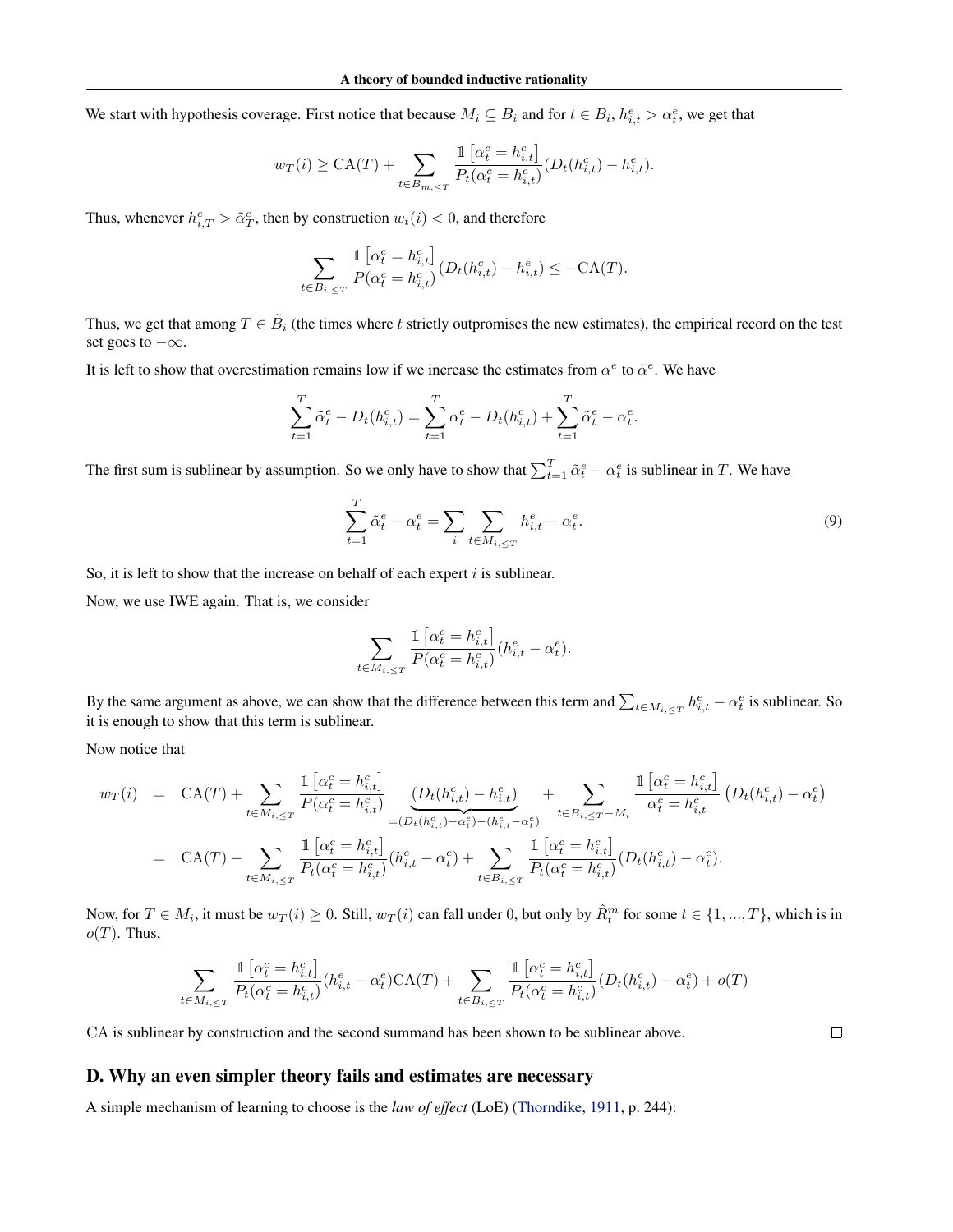Of several responses made to the same situation, those which are accompanied or closely followed by satisfaction to the animal will, other things being equal, be more firmly connected with the situation, so that, when it recurs, they will be more likely to recur; those which are accompanied or closely followed by discomfort to the animal will, other things being equal, have their connections with that situation weakened, so that, when it recurs, they will be less likely to occur. The greater the satisfaction or discomfort, the greater the strengthening or weakening of the bond.

This notion is implicit in many reinforcement learning algorithms (cf. [Sutton & Barto,](#page-9-24) [1998,](#page-9-24) Section 1.6). In (human) psychology it is also known as operant conditioning.

In situations like ours, where situations generally do not repeat exactly, for the law of effect to be meaningful, we have to applied on a meta level to general hypotheses or policies for making choices. So let a policy be a function that maps observations to actions. Then we could phrase this meta LoE as: if following a particular policy is accompanied with high rewards, then an agent will follow this policy more often in the future.

The BRIA criterion can be seen as abiding by this meta LoE, as the BRIA criterion requires testing different hypotheses and following the ones that have experimentally proven themselves. Its main conceptual innovation relative to the meta LoE is the bidding system, i.e., having the agent as well as hypotheses give estimates for how much utility will be achieved by making a particular choice, and using these estimates for testing and evaluation. A natural question then is: Are these conceptual additions to meta LoE necessary to obtain the kind of results we obtain? We here show why the answer is yes.

The biggest problem is quite simple to understand: if we don't restrict the testing regimen for policies, then biased testing can justify clearly suboptimal behavior. As an illustrative example, imagine that for all t,  $DP_t \in Fin([0,1])$  with  $D_t = id$ . That is, at each time the agent is offered to choose from some set of numbers between 0 and 1 and then obtains as a reward the chosen number. The agent tests two policies: The first simply chooses the maximum number. The second chooses, e.g., the worst option that is greater than  $1/2$  if there is one, and the best option otherwise.

Of course, in this situation one would like the agent to learn at some point to follow the max policy. BRIAs indeed learn this policy (when accompanying the two tested policies with appropriate estimates) (cf. Theorem [6.1\)](#page-5-3). But now imagine that the agent tests the max hypothesis primarily in rounds where all values are at most  $1/2$  and the other hypothesis primarily in rounds in which there are options greater than  $1/2$ . Then the max hypothesis could empirically be associated with lower rewards than the max hypothesis, simply because it is tested in rounds in which the maximum achievable reward is lower.

To avoid this issue we would have to require that the set of decision problems on which hypothesis A is tested is in all relevant aspects the same as the set of decision problems on which hypothesis B is tested. Unfortunately, we do not know what the "relevant aspects" are. For instance, in the above problem it may be sufficient to test the max hypothesis on even time steps and the other hypothesis on odd time steps. However, there may also be problems where rewards depend on whether the problem is faced in an even or in an odd time step. More generally, it is easy to show that for each deterministic procedure of deciding which hypothesis to test, there is a decision process  $D$  in which which this testing procedure introduces a relevant bias. In particular, the positive results we have proven in Theorems [6.1,](#page-5-3) [6.2](#page-5-4) and [6.4](#page-5-7) seem out of reach. We conclude that a direct deterministic implementation of meta LoE (without the use of estimates) is insufficient for constructing a criterion of rational choice.

Besides the estimates-based approach to this problem that we have developed in this paper, a different (perhaps more obvious) approach to this problem is to test *randomly*. For this, we assume that we have a randomization device available to us that is independent of D. If we then, for example, randomize uniformly between testing two hypotheses, testing is unbiased in the sense that for any potentially property of decision problems, as the number of tests goes to infinity, both hypotheses will be tested on the same fraction of problems with and without that property. This is essentially the idea behind randomized controlled trials. We have discussed this idea in Appendix [B.](#page-15-0)

## E. Factoring team decisions

**Theorem E.1.** Let  $n \in \mathbb{N}$  be a positive natural number. Let  $\overline{D}$  be a a decision problem sequence where every  $t \in \mathbb{N}$ ,  $DP_t = DP_{t,1} \times ... \times DP_{t,n}$ , for some sets  $DP_{t,1}, ..., DP_{t,n}$ . Let  $\bar{\alpha}$  be a BRIA for  $\bar{D}$  covering the set of e.c. hypotheses. *Now for any* t *let*  $((a_{t,1} \in DP_{t,1},...,a_{t,n} \in DP_{t,n}), v_t) = \alpha_t$  *in order to define*  $\alpha_{i,t} = (a_{t,i}, v_t)$  *and* 

$$
D_{i,t} \colon \text{DP}_{t,i} \to [0,1] : a'_{t,i} \mapsto D_t(a_{t,1},...,a_{t,i-1},a'_{t,i},a_{t,i+1},...,a_{t,n}).
$$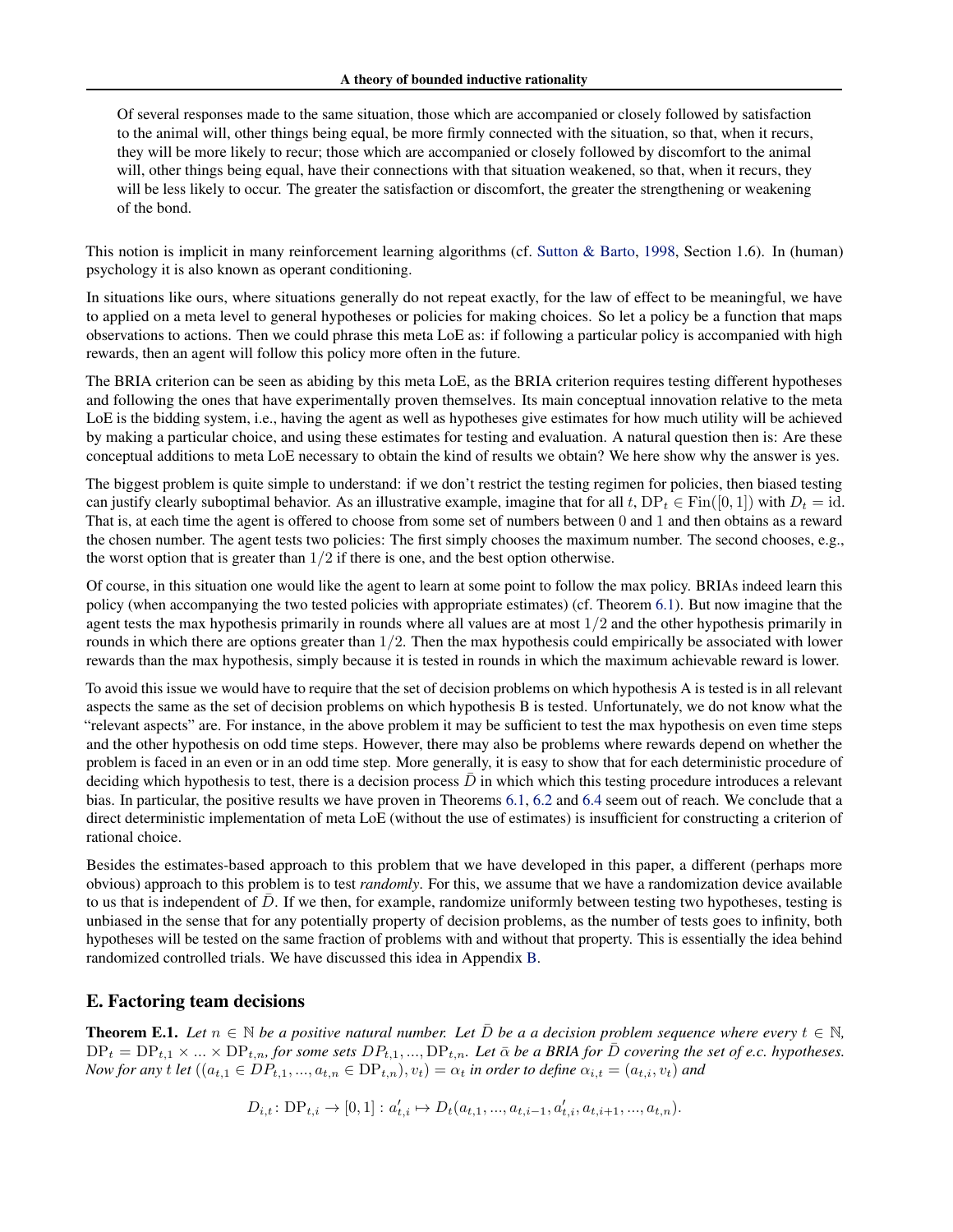*for*  $i = 1, ..., n$ . Then for  $i = 1, ..., n$ ,  $\alpha_i$  is a BRIA for  $\overline{D}_i$  covering the e.c. hypotheses.

Instead of considering sets  $DP_t$  that are already the Cartesian products of a bunch of sets, one could also factorize any given set (unless its number of elements is 1 or a prime number) [\(Garrabrant,](#page-8-25) [2021,](#page-8-25) Section 2). For example, a decision from  $\{1, 2, 3, 4\}$  can be factorized into a decision of  $\{1, 2\}$  versus  $\{3, 4\}$ , and a decision of  $\{1, 3\}$  versus  $\{2, 4\}$ .

*Proof.* Low overestimation: Clearly,

$$
\mathcal{L}(\bar{\alpha}_i, \bar{D}_i) = \sum_{t=1}^T \alpha_{i,t}^e - D_{i,t}(\alpha_{i,t}^c) = \sum_{t=1}^T \alpha_t^e - D_t(\alpha_t^c) \le 0,
$$

where the last step is by the assumption that  $\bar{\alpha}$  is a BRIA and therefore does not overestimate in the limit.

Coverage: Let  $\bar{h}_i$  be an e.c. hypothesis for  $\bar{D}_i$ . Let  $\bar{h}$  be a hypothesis for  $\bar{D}$  s.t. the *i*-th entry of  $h_t^c$  is equal to  $h_t^c$ , and  $\overline{h_t^e = h_{i,t}^e}$ . Clearly, such an e.c. hypothesis exists. Let M be  $\bar{\alpha}$ 's test set for  $\bar{h}$ . We will also use M as  $\bar{\alpha}_i$  s test set for  $\bar{h}_i$ . Also, let B be the set of times at which  $h_i$  outpromises  $\bar{\alpha}_i$ . Note that B is thereby also equal to the set of times at which  $\bar{h}$ outbids  $\bar{\alpha}$ .

We now need to show that if B is infinite, then  $(l_T(\bar{\alpha}_i, \bar{D}_i, M, \bar{h}_i))_{T \in B} \to -\infty$ . To prove this, notice that for all T,

$$
l_T(\bar{\alpha}_i, \bar{D}_i, M, \bar{h}_i) = \sum_{t \in M \le T} D_{i,t}(h_{i,t}^c) - h_{i,t}^e
$$
  

$$
= \sum_{t \in M \le T} D_{i,t}(\alpha_{i,t}^c) - h_{i,t}^e
$$
  

$$
= \sum_{t \in M \le T} D_t(\alpha_t^c) - h_t^e
$$
  

$$
= \sum_{t \in M \le T} D_t(h_t^c) - h_t^e
$$
  

$$
= l_T(\bar{\alpha}, \bar{D}, M, \bar{h}).
$$

By assumption that  $\bar{\alpha}$  is a BRIA, the final term goes to  $-\infty$  within  $T \in B$  if B is infinite.

So if  $\alpha$  is a BRIA,  $\alpha_1, ..., \alpha_n$  are BRIAs. Note that the converse of this does not hold.

### F. Dominance

**Proposition F.1.** *There is a decision process*  $\bar{D}$ , a BRIA  $\bar{\alpha}$  for the set of e.c. hypotheses and a positive number  $\Delta > 0$  *s.t. for all*  $t \in \mathbb{N}$ ,  $a_t, b_t \in \text{DP}_t$   $D_t(a_t) > D_t(b_t) + \Delta$  *but with limit frequency* 1 *we have that*  $\alpha_t^c = b_t$ .

This is shown by Newcomb's problem (Appendix [B\)](#page-15-0). In fact, Newcomb's problem shows that for any algorithm that constructs BRIAs, there is a  $\bar{D}$  s.t. the algorithm's BRIA converges to  $a_t$ .

Of course, various dominance-like results follow from the results of Section [6.](#page-5-8) However, more interesting applications of dominance are arguably ones where the conditions of these results aren't satisfied, e.g., where it is very unclear how one would assign expected utilities to different options. We will now give some reasons for why it's difficult to give any dominance result for BRIAs that does not follow from the results of Section [6.](#page-5-8)

The first thing to notice is that relationships such as  $D_t(a_t) > D_t(b_t) + \Delta$  (for all t) are irrelevant for our theory, as shown by Newcomb's problem, SAO, etc. Instead, our dominance relation needs to be statistical and relative to the test set. Roughly, we must make an assumption that when testing  $a_t$ , the rewards are (on average) higher (by  $\Delta$ ) than the reward of taking  $b_t$ in rounds in which  $b_t$  is taken. Of course, this already means that the result will be quite different from traditional notions of dominance.

A second, subtler issue relates to the use of estimates in our theory.<sup>[6](#page-20-0)</sup> To ensure that  $b_t$  is not taken with limit frequency,

 $\Box$ 

<span id="page-20-0"></span><sup>&</sup>lt;sup>6</sup>As noted in Appendix [D,](#page-18-0) an alternative theory could simply require that an agent tests various choice policies and in the limit follows the ones that are empirically most successful. For such a theory, a condition like the one in the previous paragraph probably suffices.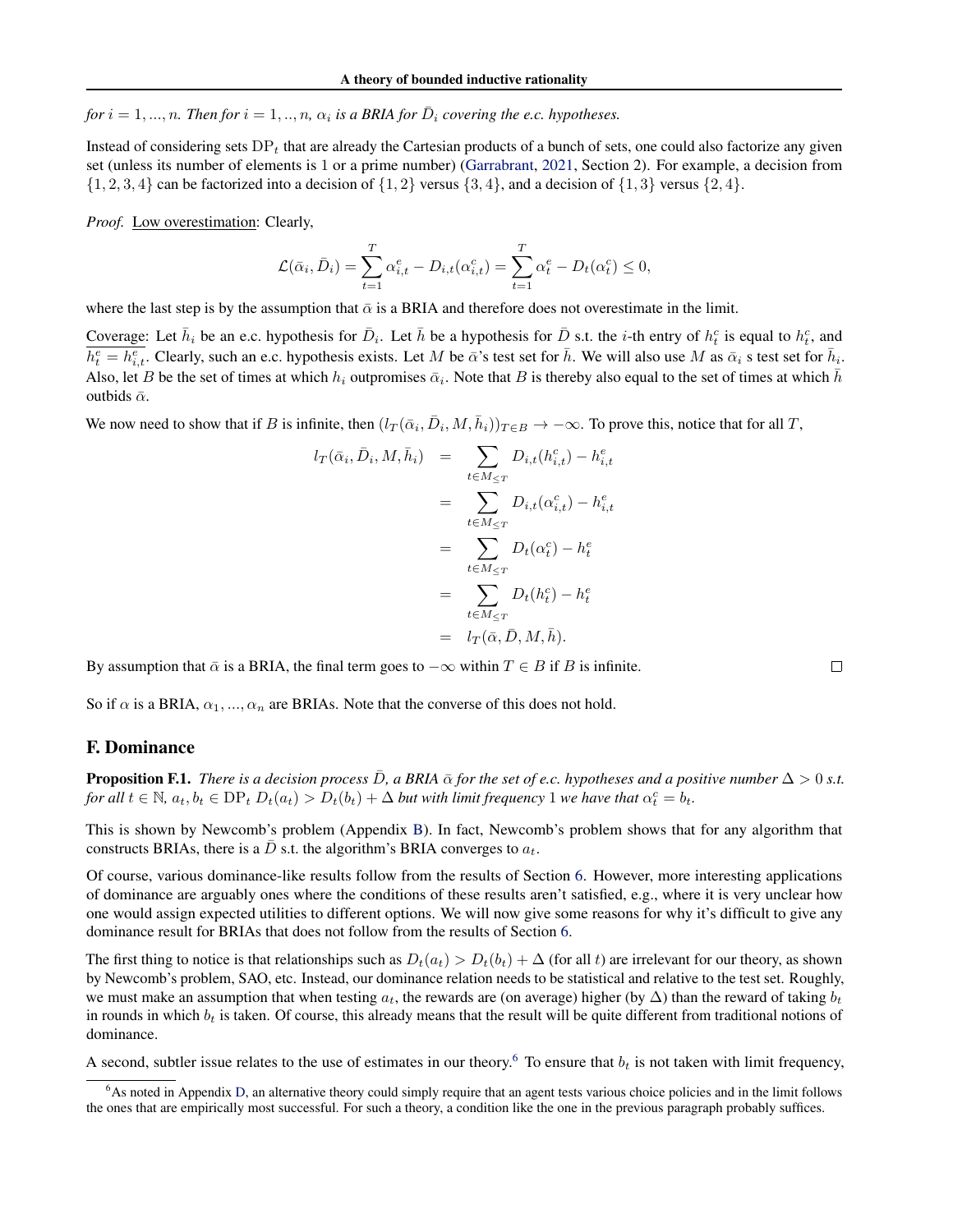we would need to ensure not only that the  $a_t$ -recommending hypothesis doesn't underperform on its test set (as described above). We also need to ensure that this hypothesis is tested on a set on which it doesn't overestimate. We therefore need a further assumption that gives us some way to safely and efficiently estimate  $a_t$ , e.g., based on past values of  $a_t$ ,  $b_t$  or estimates  $\alpha_t^e$ . While this assumption can be made in relatively sneaky ways, we have not found any particularly interesting version of this claim.

We now discuss a subtler issue that relates to the use of estimates in our theory to show why a particularly simple approach doesn't work. A first attempt might be to assume that for every test set M,  $\arg_{t \in M_{\leq T}} D_t(a_t) > \Delta + \arg_{t \leq T} \alpha_t^c = b_t \alpha_t^c$ as  $T \to \infty$ , where  $\arg_{t \in N} f(t) \coloneqq \frac{1}{|N|} \sum_{t \in N} f(t)$  for any finite set N and function f on N. That is, we assume that  $a_t$ performs better on any test set than  $b_t$  performs when taken by  $\alpha$ . [TODO: finish this paragraph.] The trouble is that to obtain a conclusion we need to transform such an assumption into a hypothesis that not only recommends  $a_t$  (and thus receives relatively high rewards on average) but also makes appropriate estimates.

#### G. Schnorr bounded algorithmic randomness

**Definition G.1.** A *martingale* is a function  $d: \mathbb{B}^* \to [0, \infty)$  s.t. for all  $w \in A(w) = 1/2d(w0) + 1/2d(w1)$ . Let  $w \in \mathbb{B}^{\infty}$  be an infinite sequence. We say that d succeeds on w if  $\limsup_{n\to\infty} d(w_1...w_n) = \infty$ .

**Definition G.2.** We call  $w \in \mathbb{B}^{\omega}$  ( $O(g(t))$ *-boundedly) Schnorr random* if there is no martingale d such that d succeeds on w and d can be computed (in  $O(q(t))$ ) given everything revealed by time t.

**Theorem G.3.** Let D be a decision problem sequence and  $\alpha$  be an  $(O(h(t))$ -computable) BRIA for D covering all *e.c. hypotheses. Let*  $\bar{a}$  *be a sequence of terms in* T *s.t.*  $a_t \in DP_t$  *for all*  $t \in \mathbb{N}$  *and the values*  $D_t(a_t) \in \{0,1\}$  *are*  $(O(h(t))$ -boundedly) Schnorr random. Then in the limit as  $T\to\infty$ , it holds that  $\sum_{t=1}^T D_t(\alpha_t^c)/T\geq 1/2$ .

*Proof.* We conduct a proof by contradiction. Assume that there is  $\epsilon > 0$  s.t.  $\sum_{t=1}^{T} D_t(\alpha_t^c)/T < 1/2 - \epsilon$  infinitely often. Then by the no overestimation criterion, there must also be an  $\epsilon > 0$  s.t.  $\sum_{t=1}^{T} \alpha_t^e)/T < 1/2 - \epsilon$ . Consider the hypothesis  $h_{a,\epsilon}$  that always estimates  $1/2 - \epsilon$  and recommends  $a_t$ . Now let  $M_{\epsilon}$  be  $\bar{\alpha}'$ 's test for  $h_{a,\epsilon}$ . From the fact that  $\bar{\alpha}$  rejects  $h_{a,\epsilon}$ infinitely often, it follows that there are infinitely many  $T \in \mathbb{N}$  such that  $\sum_{t \in M_{\leq T}} D_t(a) - (1/2 - \epsilon) < 0$ .

From this fact, we will now define an  $(O(h(t))$ -computable) martingale d that succeeds on the sequence  $(D_t(a_t))_{t\in\mathbb{N}}$ . To readers familiar with this literature, this will probably be familiar. First, define  $d() = 0$ . Whenever T is not in M, define  $d((D_t(a_t))_{t\leq T}$   $0) = d((D_t(a_t))_{t\leq T}) = d((D_t(a_t))_{t\leq T}$  1). That is, when  $T \notin M$ , don't bet on  $D_T(a_T)$ . If  $T \in M$ , then bet some small, constant fraction  $\delta$  of the current money that the next bit will be 0. That is,  $d((D_t(a_t))_{t\leq T}0)$  $(1 + \delta)d((D_t(a_t))_{t \le T})$  and  $d((D_t(a_t))_{t \le T}) = (1 - \delta)d((D_t(a_t))_{t \le T})$ . Clearly, d thus defined is a martingale.

Overall, we now know that there are infinitely many N s.t. for some T the wealth is  $d((D_t(a_t))_{t\leq T}) \geq (1+\delta)^{N+\epsilon N}(1-\delta)^N$ . It is left to show that for small enough  $\delta$ ,  $(1 + \delta)^{N+\epsilon N} (1 - \delta)^N \to \infty$  as  $N \to \infty$ .

First notice that

$$
(1+\delta)^{N+\epsilon N} (1-\delta)^N = ((1+\delta)(1-\delta))^N (1+\delta)^{N\epsilon} = (1-\delta^2)^N (1+\delta)^{N\epsilon} = ((1-\delta^2)(1+\delta)^{\epsilon})^N.
$$

So we need only show that for small enough but positive  $\delta$ ,  $(1 - \delta^2)(1 + \delta)^{\epsilon} > 1$ . The most mechanic way to do this is to take the derivative at  $\delta = 0$  (where the left-hand side is equal to 1) and showing that it is positive. The derivative is  $\frac{d}{d\delta}(1-\delta^2)(1+\delta)^{\epsilon} = (1+\delta)^{\epsilon}(\epsilon-\delta(\epsilon+2)).$  Inserting  $\delta = 0$  yields  $\epsilon$ , which is positive.  $\Box$ 

### H. A few minor results

In this section, we give a few minor results about the BRIA criterion. We don't use them anywhere, but they are helpful to understand what the BRIA criterion is about.

First, we simply note that the BRIA criterion becomes (weakly) stronger if we expand the set of hypotheses under consideration, which is immediate from the definitions in Section [4.](#page-2-1)

**Proposition H.1.** Let  $\mathbb{H}, \mathbb{H}'$  be sets of hypotheses such that  $\mathbb{H}' \subseteq \mathbb{H}$ . Then any BRIA for  $\mathbb{H}$  is also a BRIA for  $\mathbb{H}'$ .

The following result shows that if we change a BRIA's decisions and estimates for a finite number of decisions in  $\bar{D}$ , it remains a BRIA.